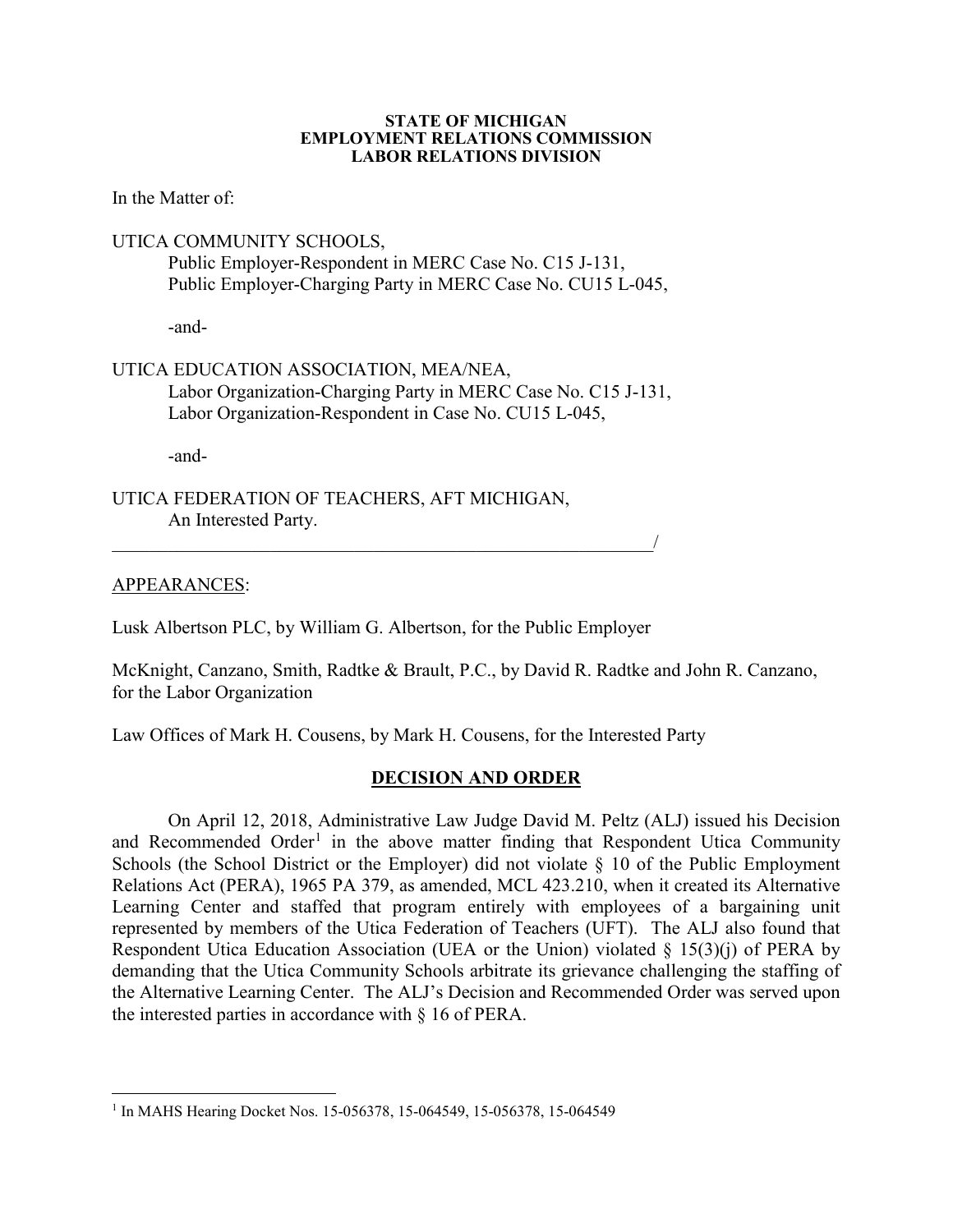After all parties were granted an extension of time, the Employer filed its exceptions and brief in support of exceptions to the ALJ's Decision and Recommended Order on June 5, 2018. The Union filed its exceptions and brief in support of exceptions to the ALJ's Decision and Recommended Order on June 6, 2018. After requesting and receiving an extension of time, the Employer filed its brief in support of the ALJ's Decision and Recommended Order on June 15, 2018. The Union filed its brief in opposition to the Employer's exceptions on June 28, 2018.

In its exceptions, the Union contends that the instant case involves a question of unit placement and that the ALJ erred in concluding that this was a case in which the duties previously performed by UEA members were merely transferred to individuals in another bargaining unit. The Union further argues that, even assuming that the "exclusivity rule" applies, the ALJ erred in concluding that the rule was not violated. Finally, the Union contends that the ALJ erred in concluding that the Union violated  $\S$  15(3)(j) when it attempted to move the grievance involved in this dispute to arbitration.

The Employer, in its exceptions, contends that the ALJ erred in concluding that it was not necessary to address its contention that bargaining over the creation of the Alternative Learning Center was also prohibited under  $\S$  15(3)(h) of PERA and its contention that the UEA also violated § 15(3)(h) of PERA by attempting to process its grievance to arbitration.

We have reviewed the exceptions filed by both parties and find them to be without merit.

#### Factual Summary:

Prior to 2015, the Utica Community Schools operated two alternative education programs, one in the daytime and the other during the evening.

The day program was staffed by teachers who were members of a bargaining unit represented by the Utica Education Association (UEA), an affiliate of the Michigan Education Association (MEA). Prior to 2010, the day program was referred to by the parties as the Utica Center for Applied Learning. In 2010, the name of the day program was changed to the AdvancePath Academy, sometimes referred to as "APUCAL."

Teachers assigned to the evening program were part of a bargaining unit represented by the Utica Federation of Teachers (UFT). The evening program was called the Utica Learning Academy (ULA) until it was later consolidated with the day program and both were renamed the Alternative Learning Center.

Both the day and night alternative education programs served students who had difficulty succeeding at the School District's traditional schools because of social, emotional, academic and/or attendance-related issues. The curriculum was not as intense as in the traditional high schools and extracurricular activities were generally not offered to alternative education students. There were typically between 200 to 250 students enrolled in alternative education in the School District ranging in age from 14 to 19 years old. Students had the option of taking alternative education classes in the daytime or evening. Prior to 2015, students could transfer from the day program to the evening program and vice versa. Students, however, were not permitted to attend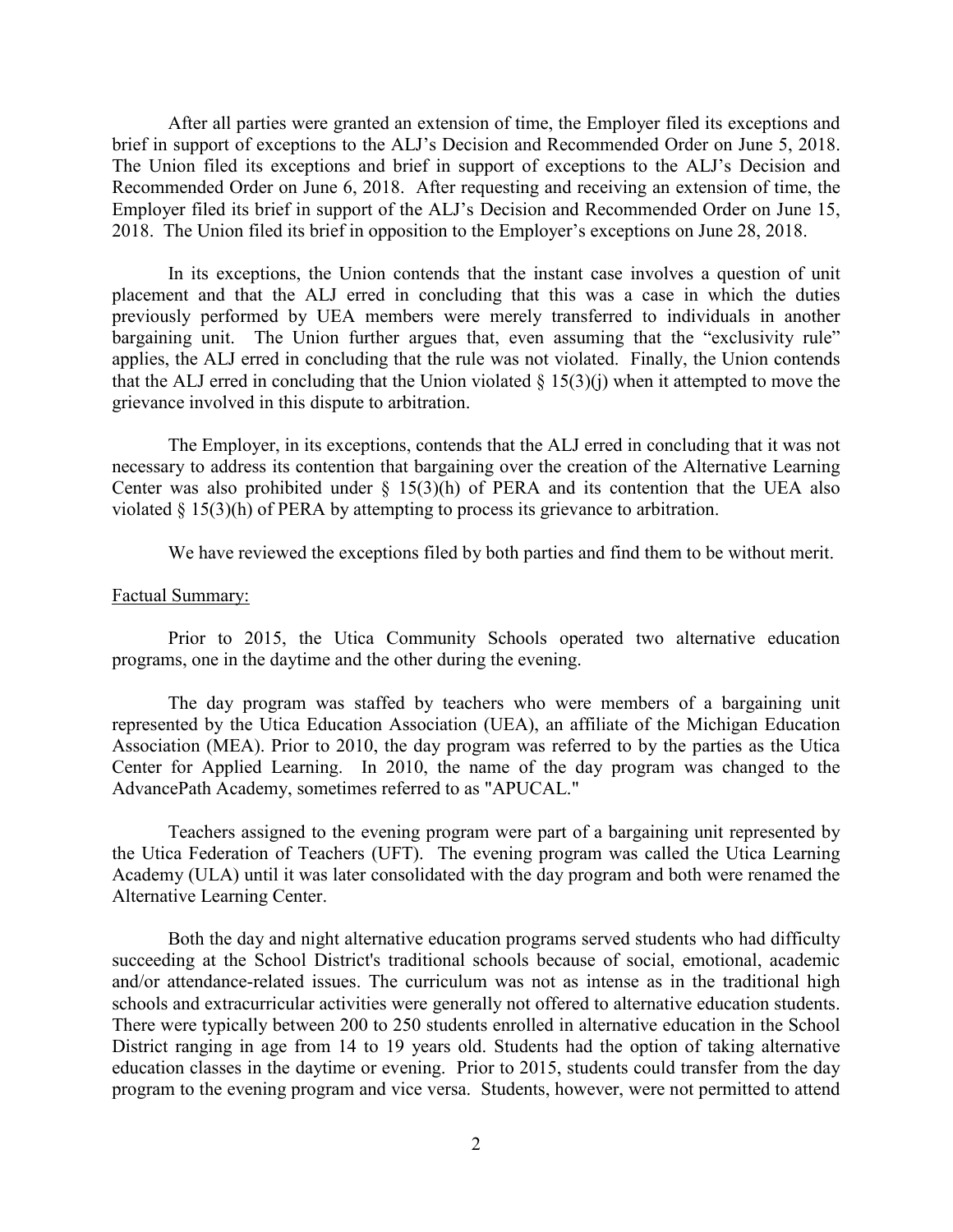classes in both programs simultaneously. Students in the day and evening programs followed the same school calendar and attended a combined graduation ceremony. The teaching of alternative education in both programs was a responsibility which was shared by UEA and UFT members.

In 2014, the School District became concerned with the achievement levels of the alternative education students. At the time, the graduation rate for students attending the AdvancePath Academy during the day was around 50 percent, while the graduation rate for night students in the Utica Learning Academy was 5.88 percent. Consequently, the school district decided to develop a new alternative education program which would emphasize the use of technology and eliminate all traditional classroom teaching, while still providing instruction from teachers as necessary.

In February of 2015, the School District began having discussions regarding its alternative education program with AdvancePath Academics (AdvancePath), a corporation which provides school districts throughout the country with professional development training, technology and infrastructure, including computers, software and furniture.<sup>[2](#page-2-0)</sup>

On June 10, 2015, the School District announced plans to sign a contract with AdvancePath on the basis of which the company would be the source of not only curriculum, hardware and software, but also staffing for alternative education within the district. Under this plan, the alternative education teaching work previously performed during the day by members of the UEA bargaining unit and at night by UFT members would be outsourced to AdvancePath employees.

After becoming aware of the School District's plans, UEA president Liza Parkinson submitted to the school district a written demand to bargain over the outsourcing of instructional staff in the alternative education high school. The UFT also presented a demand to bargain over "the decision to subcontract the instructional work historically performed by the Utica Learning Academy certified teachers unit." Michael Strum, the district's assistant superintendent for human resources, responded to the UFT by letter dated June 16, 2015. In the letter, Strum wrote "[I] have received your demand to bargain relative to the above captioned matter. The District believes the essential components of the alternative education redesign fall under the Michigan Public Employment Relations Act 423.215 as prohibited subjects of bargaining…" Strum also sent a similar letter to the UEA that same day.

In the following weeks, representatives of the School District and both unions met and engaged in discussions concerning the alternative education program. Topics discussed during these meetings included accreting some UEA positions to the UFT bargaining unit and having both UEA and UFT members jointly staff the labs in the day program. Strum testified that issues of critical importance to the school district, such as the use of seat time waivers which would allow students to take classes off-site, were "non-starters" for the UEA. Parkinson admitted that matters such as seat time waivers and changes to class size would have been "difficult" to bring back to the membership, but she testified that the Union was willing to "listen to what the District ha[d] to say about them."

<span id="page-2-0"></span><sup>&</sup>lt;sup>2</sup> The School District had previously contracted with AdvancePath in connection with changes made to the alternative education program in 2010.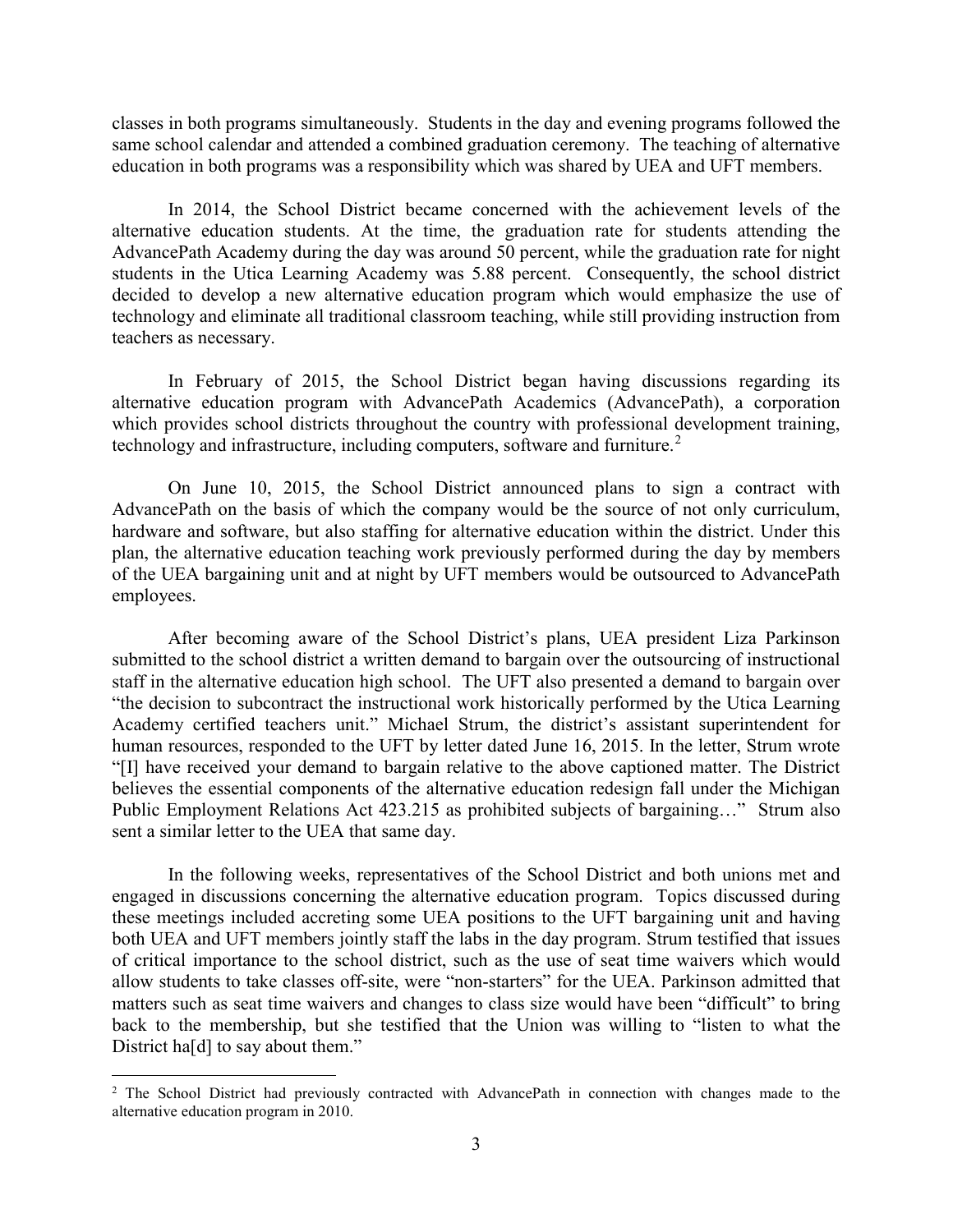By early August, Strum determined that there was no possibility of reaching any agreement satisfactory to the School District and submitted to the School Board a report prepared by the District's curriculum subcommittee entitled "Alternative Learning Options." The report set forth three options for the future of alternative education within the district. Proposed Option #1 called for the establishment of "contracted educational services" for alternative learning. Under Proposed Option #2, the district would implement an AdvancePath Academy model in the high schools with sessions in the day and night. The programs would use a blended learning model which incorporated online learning and seat time waivers and would be staffed by UEA teachers in the day session and UFT members at night. Under Proposed Option #3, the district would implement an AdvancePath Academy model with blended learning blocks of academic time provided entirely by UFT teachers in both the day and night sessions. Under this option, students would access core academic classes and electives through online "virtual" courses.

On August 9, 2015, the School Board passed a resolution formerly adopting Proposed Option #3, which included the plan to staff all alternative education classes within the School District with UFT teachers. Under the plan adopted by the Board, no UEA represented employees were to be assigned to the new program. The resolution adopted by the board described the new consolidated alternative education program as "a pilot that uses new technology and innovative educational approaches to provide, among other things, improved and more flexible and efficient modes of education and educational achievement to non-traditional high school learners, credit recovery students and evening students."

By letter dated August 17, 2015, the school district announced the new program to the families of returning day and night alternative education students. The letter stated that the new program would "help students achieve more credits by increasing their learning potential" and described some of the changes which were being made.

The following day, the UEA filed a grievance asserting that the removal of bargaining unit positions from the alternative education program violated the recognition clause of the collective bargaining agreement and Article III, Section A(1), the general working conditions provision. As a remedy, the UEA requested that the school district restore the bargaining unit positions to the alternative education program as they existed during the 2014-2015 school year, recall teachers who were laid off as a result of the contract violation, and make teachers whole for lost pay, benefits and seniority.

Following a grievance hearing, the School District denied the UEA grievance noting that the matter involved a prohibited subject of bargaining that was excluded from the grievance process. By email dated October 5, 2015, the UEA notified the School District of its intent to advance the grievance to arbitration.

On October 1, 2015, the UEA filed an unfair labor practice charge alleging that the School District violated its duty to bargain in good faith under PERA by unilaterally eliminating positions within its unit.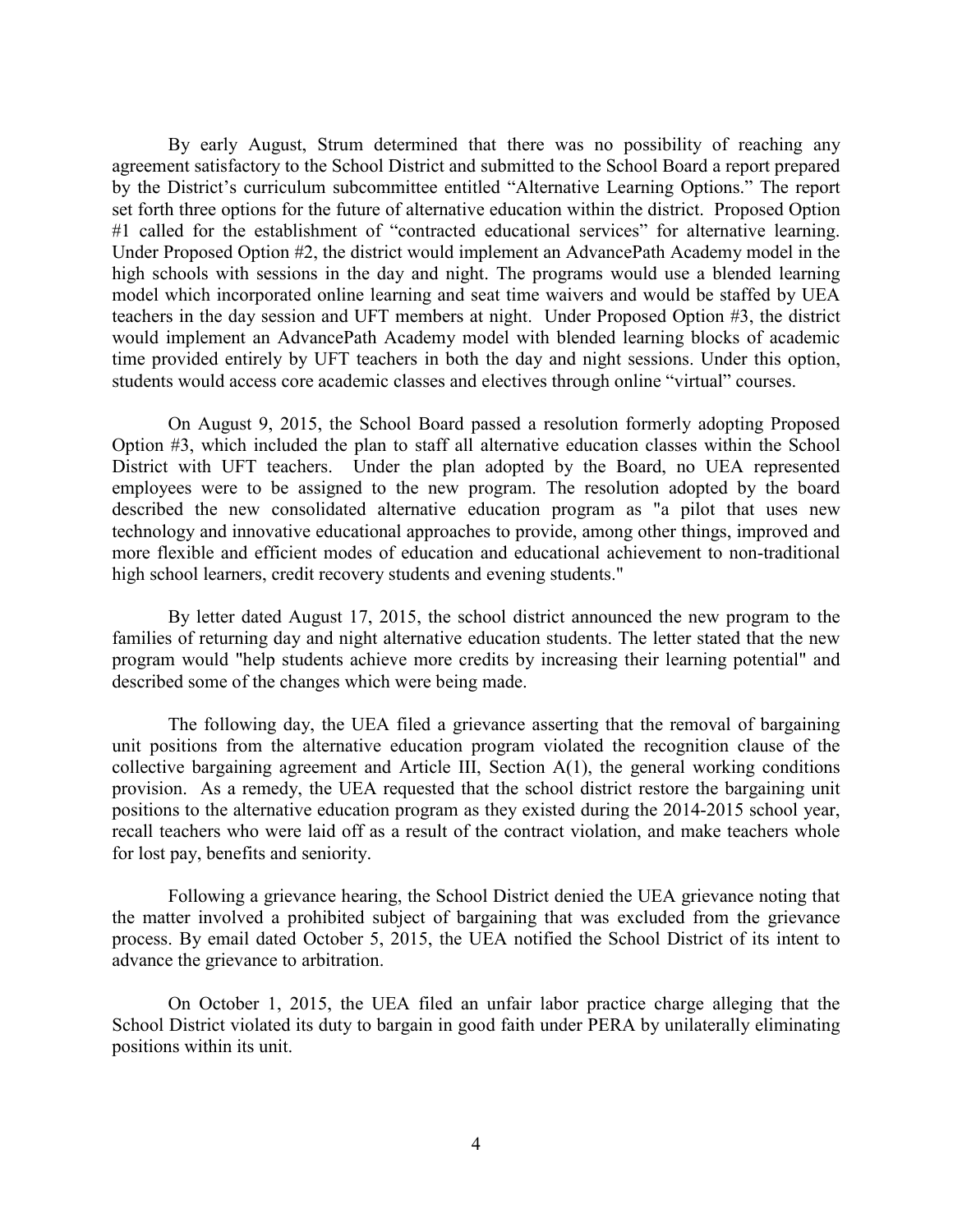On December 28, 2015, the School District filed a counter charge against the UEA asserting that the labor organization had violated PERA by filing a grievance challenging the staffing of the new alternative education program and by advancing that grievance to arbitration.

On February 2, 2016, the UEA amended its charge to assert that the School District's decision to staff the alternative education program with only UFT bargaining unit members constituted an unlawful transfer of work that had exclusively been performed by members of the UEA.

The Employer and UEA charges were consolidated and an evidentiary hearing was held on March 29 and 30, 2016. Subsequent to this, the ALJ concluded that it was necessary to reopen the record and issued an interim order on May 11, 2017. In the interim order, the ALJ attempted to join the UFT as a party to the dispute but the UFT indicated that it did not consider itself a party to the dispute and did not offer argument regarding either charge. An additional hearing date was then held on September 28, 2017, at which time the UEA and the school district agreed to a stipulation of facts to supplement the record.

## Discussion and Conclusions of Law:

#### **I. The Employer did not violate its duty to bargain in good faith.**

Under  $\S 9$  of PERA, public employees have the right to organize and engage in collective bargaining. Section 15 of PERA requires a public employer to bargain collectively with the recognized representative of its public employees. Certain issues including "wages, hours and other terms and conditions of employment" are considered to be mandatory subjects of collective bargaining. *Detroit Police Officers Ass'n v Detroit*, 391 Mich 44, 54-55, 214 NW2d 803 (1974); *Local 1277, Metropolitan Council No. 23, AFSCME v Center Line*, 414 Mich 642, 652, 327 NW2d 822 (1982). Issues falling outside of this category are classified as either permissive or illegal subjects of bargaining. *Id*. at 652, 327 NW2d 822. The classification of a particular issue as a mandatory or permissive subject "plays a vital role in the bargaining dynamics of the public sector." *Id*. at 653, 327 NW2d 822. Unilateral action on the part of a public employer, or its refusal to engage in collective bargaining with respect to a mandatory subject, may constitute an unfair labor practice under § 10(1)(e) of PERA.

A prerequisite to any determination concerning a duty to bargain about the transfer of work is a finding that the work is "bargaining unit work." The exclusivity rule developed by the Commission recognizes that before a bargaining unit may lay sole claim to a particular work assignment, the unit must establish that the work was performed exclusively by unit members. If the work has not been assigned exclusively to one unit, then there is no obligation to bargain on the part of the employer before shifting duties among the employees to which the work has been assigned. *City of Southfield*, 433 Mich 168 (1989), aff'g 1985 MERC Lab Op 1025. A showing of exclusivity is essential to establish that an employer has a duty to bargain over the transfer of work outside the unit, and the Union carries the burden of proof as to that issue. See *Kent County Sheriff,* 1996 MERC Lab Op 294; *Township of West Bloomfield* (no exceptions)*,* 21 MPER 62 (2008).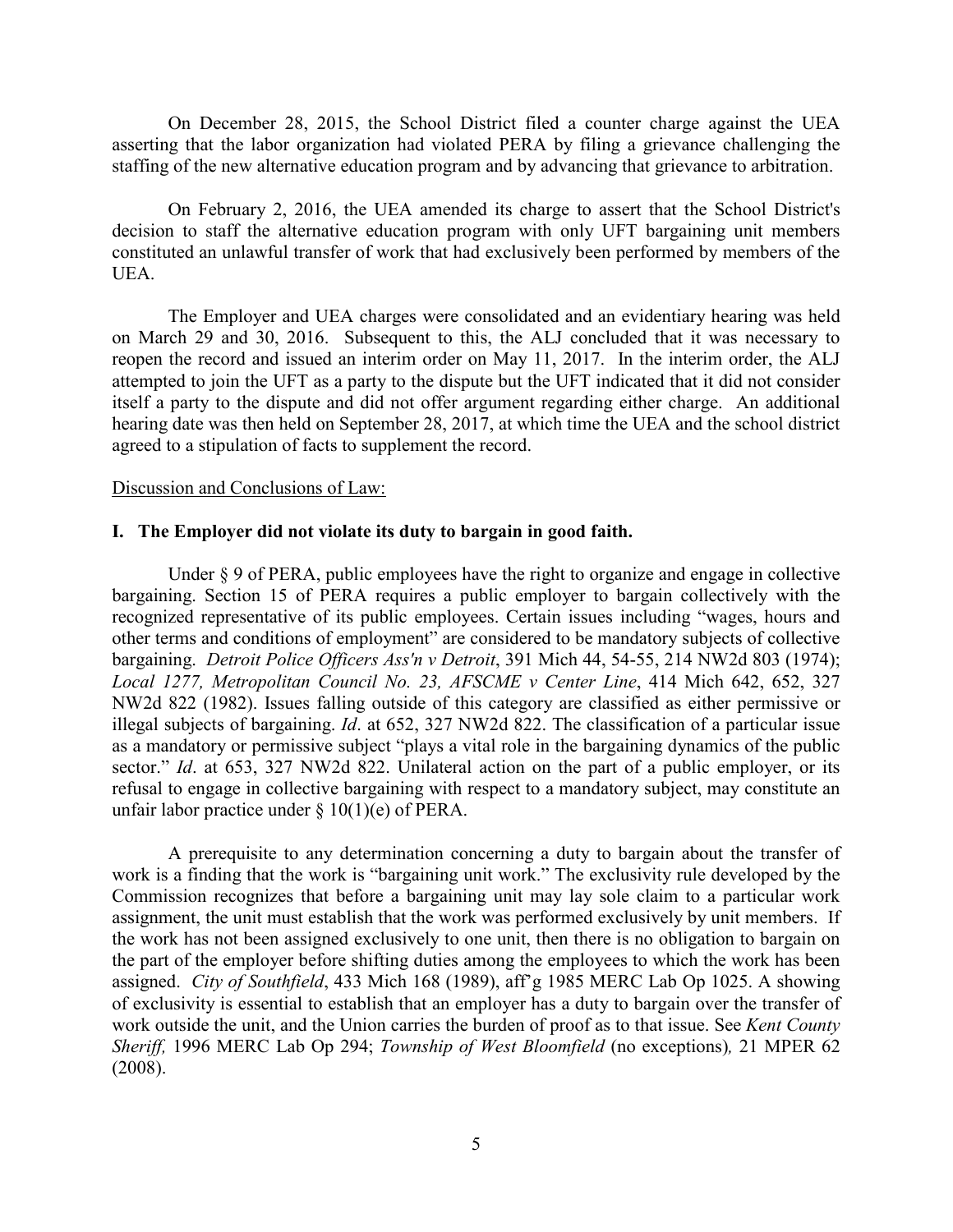In the present case, the evidence establishes that the teaching of alternative education was a responsibility which was shared by UEA and UFT members for more than twenty years until the School District made the decision to assign those duties to only UFT members in August of 2015. All of the teachers in the day and evening programs taught alternative education students who were in the program because of difficulties that they experienced in succeeding at the School District's traditional high schools. The students in both programs were of high school age and did not exceed 19 years of age. The primary purpose of both the day and night programs was to ensure that students attained a high school diploma. Students had the option of attending either the day or night program, and they could transfer from one program to the other without restriction. The programs both followed the same school calendar, and all alternative education students attended a combined graduation ceremony. Classes were taught in the same building, and teachers in both programs were subject to the same certification requirements.

The ALJ, therefore, properly concluded that the school district did not violate  $\S 10(1)(e)$ of PERA by unilaterally deciding to assign teaching duties to members of the UFT bargaining unit to the exclusion of UEA members.

In its exceptions, the UEA argues that the instant case involves a question of unit placement and not the transfer of unit work. The Commission has long recognized the distinction between removing duties from a bargaining unit and the transfer of individual positions from one unit to another and has held that the latter implicates matters of unit placement which fall within the exclusive jurisdiction of the Commission. *Detroit Fire Fighters v City of Detroit*, 96 Mich App 543 (1980). See also *City of Grand Rapids*, 19 MERC Lab Op 69 (2006). In the present case, however, the record supports the ALJ's conclusion that the UEA failed to prove that the School District transferred, or attempted to transfer, any UEA member or UEA represented position into the UFT bargaining unit. Rather, the evidence only establishes that duties and responsibilities previously performed by UEA bargaining unit members were transferred to individuals in another bargaining unit. Consequently, we do not believe that the instant case involves a question of unit placement.

The Employer, in its exceptions, argues that the ALJ should have found that bargaining over the creation of the Alternative Learning Center was also prohibited under § 15(3)(h) of PERA.<sup>[3](#page-5-0)</sup> In our view, however, it was not necessary to determine whether bargaining over the creation of the Alternative Learning Center was also prohibited under §15(3)(h) in order to resolve the instant charge. Consequently, we do believe the ALJ erred we he did not consider this issue.[4](#page-5-1) See *Grand Rapids Public Schools,* 1986 MERC Lab Op 560, 569; *Reese Public Schools*, 1989 MERC Lab Op 476.

<span id="page-5-0"></span> <sup>3</sup> Section 15(3)(h) prohibits bargaining over "[d]ecisions concerning use and staffing of experimental or pilot programs and decisions concerning use of technology to deliver educational programs and services and staffing to provide that technology, or the impact of those decisions on individual employees or the bargaining unit."

<span id="page-5-1"></span><sup>&</sup>lt;sup>4</sup> Although the Employer also argued, before the ALJ, that bargaining over the creation of the Alternative Learning Center was prohibited under § Section  $15(3)(j)$  of PERA, the ALJ did not find it necessary to consider this argument, and the Employer has not taken exception to this.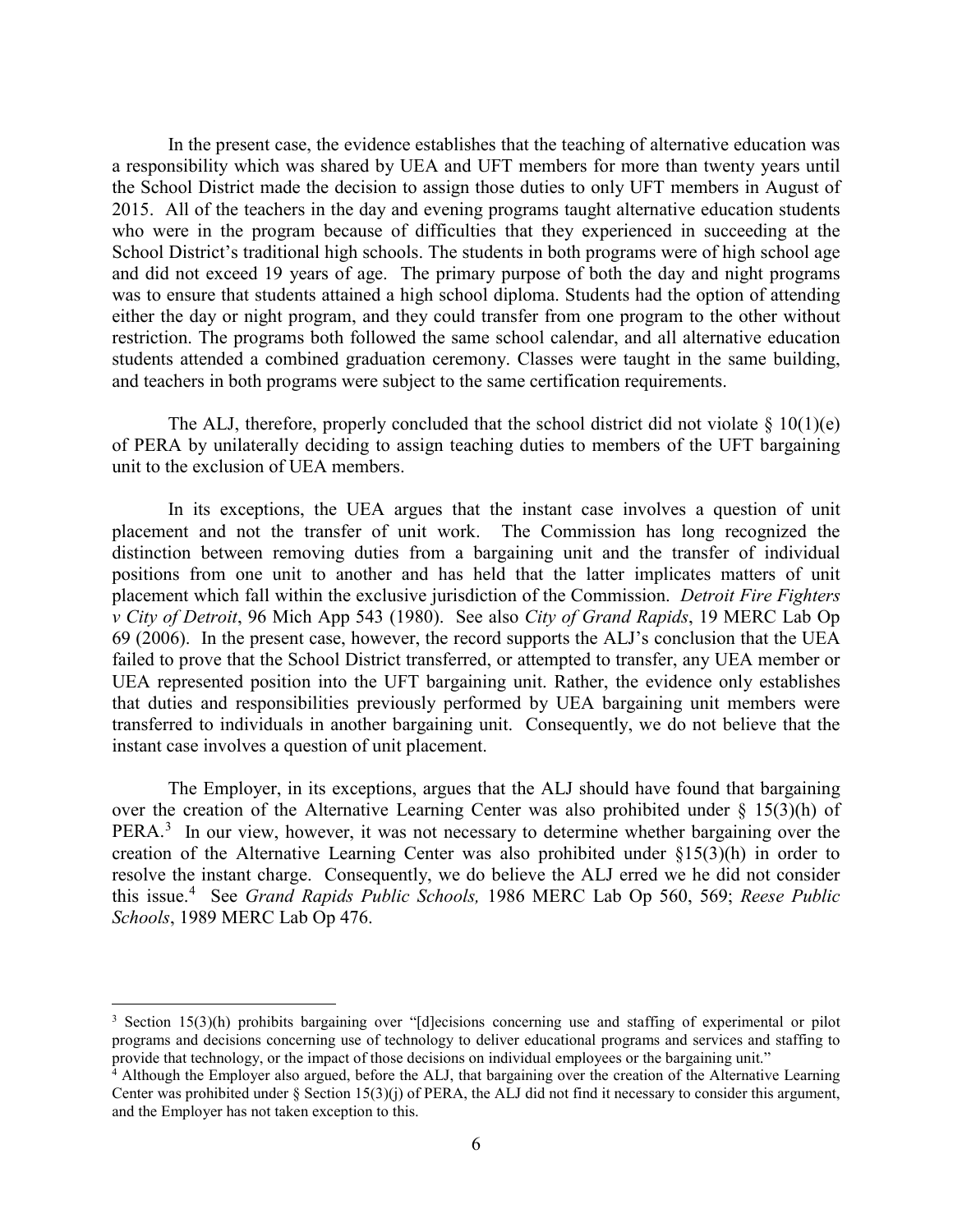## **II. The Union violated § 15(3)(j) of PERA.**

If a union attempts to arbitrate a grievance which concerns, in whole or in part, a prohibited subject of bargaining it acts in a manner forbidden by PERA. As we explained in *Ionia County Intermediate Ed Ass'n*, 30 MPER 18 (2016), advancing a grievance to binding arbitration "goes beyond the discussion stage, it is more like insistence upon bargaining [over] a prohibited subject when the other party has refused to do so." Consequently, a union's demand to arbitrate a grievance over a prohibited subject of bargaining constitutes an unlawful attempt to compel a public employer to abide by a contractual provision or provisions which are unenforceable as a matter of law. See also *Pontiac Sch Dist*, 28 MPER 34 (2014); *Grand Rapids Educational Supp Personnel Ass'n*, 23 MPER 5 (2009).

Although the UEA contends that the ALJ erred in concluding that the UEA violated § 15(3)(j) when it attempted to arbitrate the present grievance, the Commission and the Michigan Court of Appeals have previously considered the meaning and scope of § 15(3)(j). In *Ionia Pub Sch*, 27 MPER 55 (2014), we held that the public school employer did not violate § 10(1)(a) or (e) of PERA when it refused to hold teacher assignment or "bid-bump" meetings with the union as required by the collective bargaining agreement or when it refused to post vacant teaching positions. We concluded that those matters pertained to teacher placement and, therefore, constituted prohibited subjects of bargaining. In affirming our decision, the Court of Appeals held that the broad language of  $\S$  15(3)(j) affords public school employers with considerable discretion:

[W]e conclude that the Legislature intended to prohibit an employer from bargaining over any decision, including policies or procedures such as the bidbump procedure, with regard to teacher placement. The plain language of the statute gives broad discretion to public school employers to make "[a]ny decision," i.e., every decision or all decisions, "unmeasured or unlimited in amount, number or extent," regarding or concerning teacher placement. The statute contains no limitations on the employer. Also, the statute refers to decisions, which include the act or process of deciding. By stating that there was no duty to bargain over "[a]ny decision" regarding teacher placement and providing no limitation or explanation thereafter, the Legislature demonstrated its intent to afford public school employers broad discretion over any type of teacher placement decision or the impact of that decision on individual teachers or the bargaining unit as a whole. *Ionia Ed Ass'n v Ionia Public Schools*, 311 Mich App 479 (2015).

In the present case, the grievance filed by the UEA on August 18, 2015, alleges that the removal of bargaining unit positions from the alternative education program violated the collective bargaining agreement and seeks, as a remedy, the recall of all teachers who were laid off as a result of this violation. Section 15(3)(j) of PERA, however, prohibits collective bargaining over "[a]ny decision made by the public school employer regarding teacher placement, or the impact of that decision on an individual employee or the bargaining unit." By requesting the remedy set forth in its grievance, the UEA was effectively seeking to have an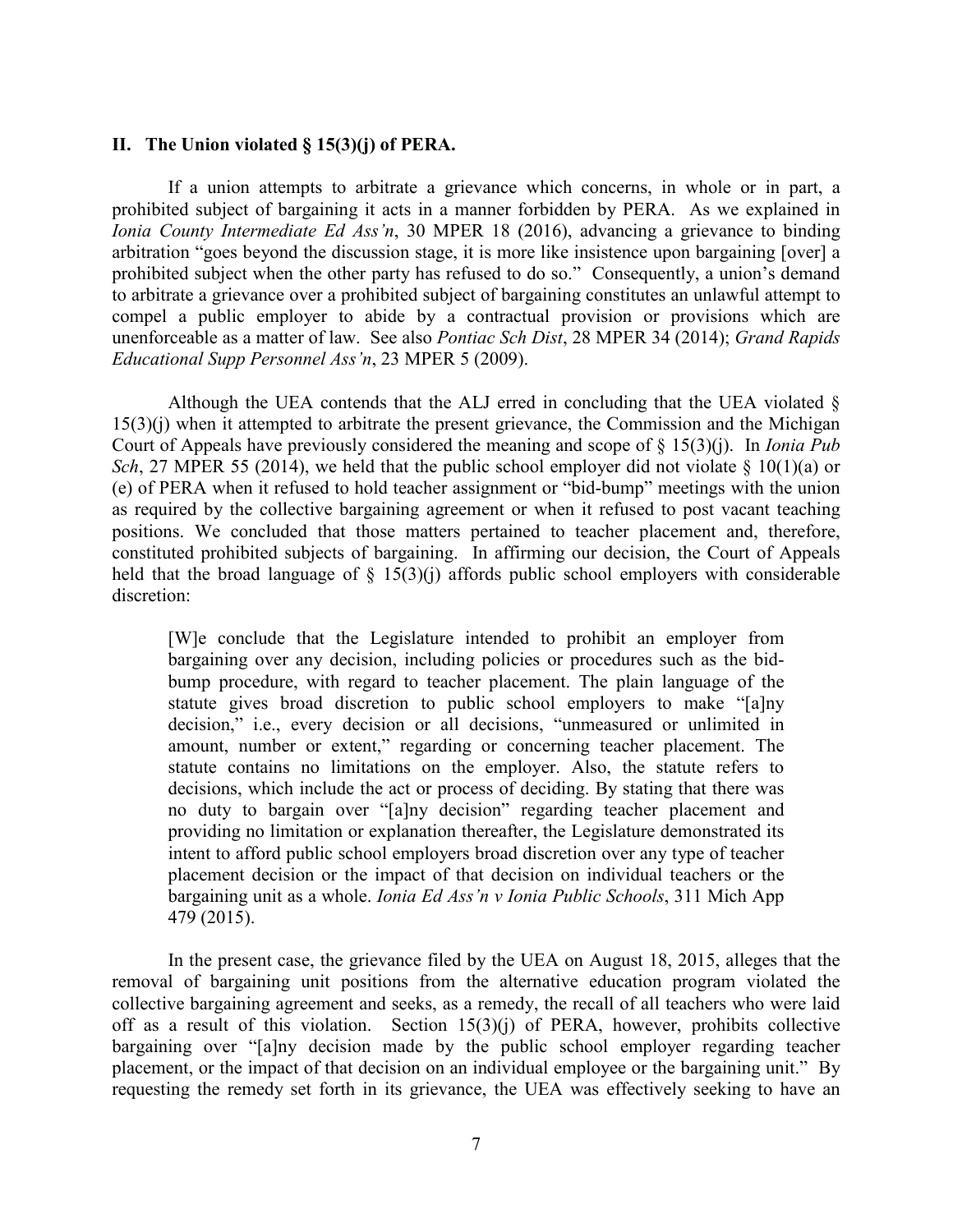arbitrator make decisions with respect to teacher placement which the Legislature has determined are within the sole discretion of the public school employer. Consequently, the ALJ properly found that the UEA violated  $\S$  15(3)(j) of PERA when it attempted to process the grievance involved in this dispute to arbitration. Given this conclusion, it was not necessary to address the School District's contention that arbitration of the grievance was also prohibited by § 15(3)(h) of the Act and the ALJ did not err when he refused to do so. [5](#page-7-0) See *Grand Rapids Public Schools,* 1986 MERC Lab Op 560, 569, *aff'd* Mich App No. 94109 (1988); *Reese Public Schools*, 1989 MERC Lab Op 476.

We have also considered all other arguments submitted by the parties and conclude that they would not change the result in this case. We, therefore, affirm the ALJ's decision and adopt the Order recommended by the ALJ.

## **ORDER**

IT IS HEREBY ORDERED that the Order recommended by the Administrative Law Judge shall become the Order of the Commission.

## MICHIGAN EMPLOYMENT RELATIONS COMMISSION

 $\sqrt{s/}$ Edward D. Callaghan, Commission Chair

 $\sqrt{s/}$ 

Robert S. LaBrant, Commission Member

 $\sqrt{s/}$ 

Natalie P. Yaw, Commission Member

Dated: January 18, 2019

<span id="page-7-0"></span><sup>&</sup>lt;sup>5</sup> As noted in Footnote 3, Section 15(3)(h) prohibits bargaining over "[d]ecisions concerning use and staffing of experimental or pilot programs and decisions concerning use of technology to deliver educational programs and services and staffing to provide that technology, or the impact of those decisions on individual employees or the bargaining unit."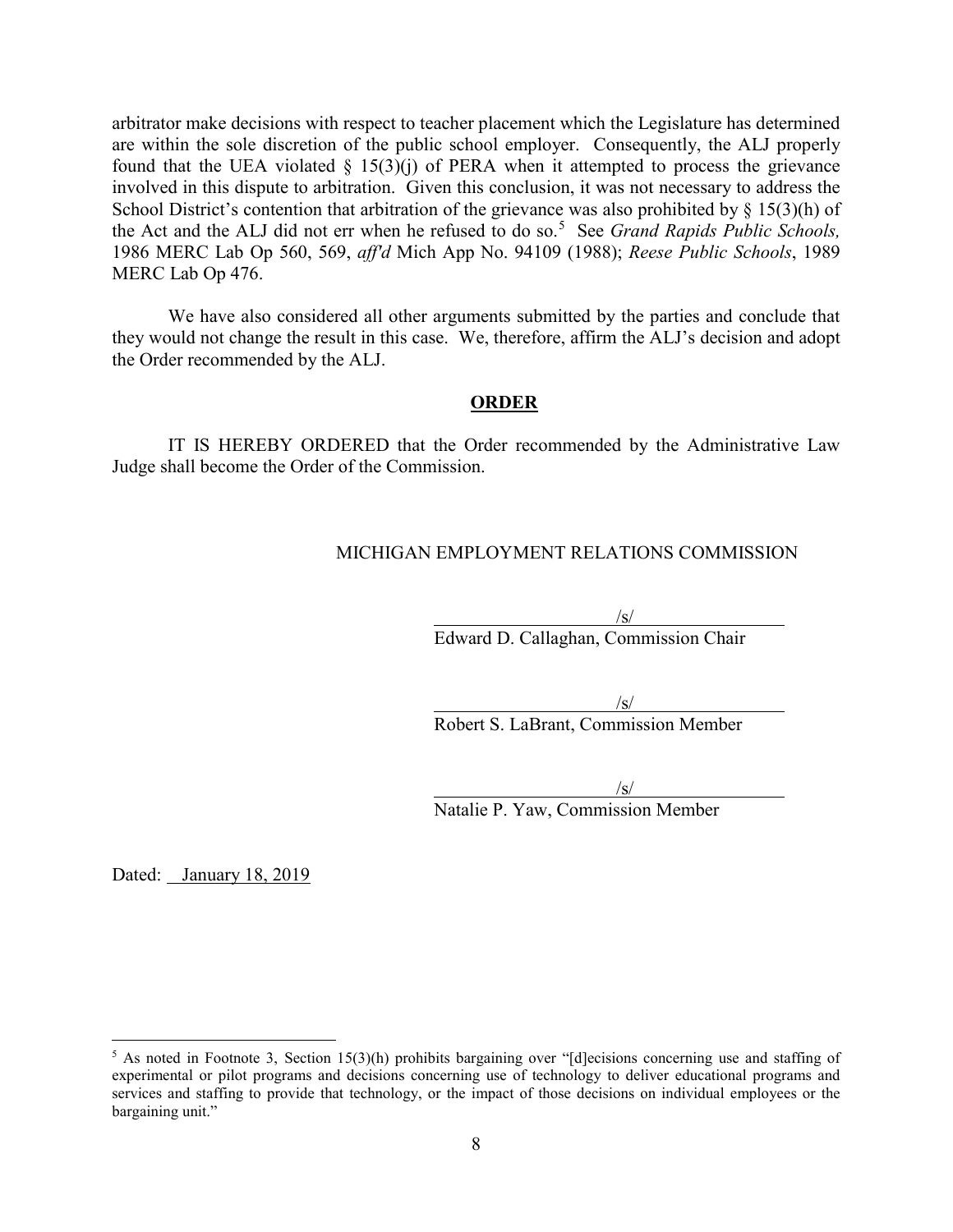## **STATE OF MICHIGAN MICHIGAN ADMINISTRATIVE HEARING SYSTEM EMPLOYMENT RELATIONS COMMISSION**

In the Matter of:

## UTICA COMMUNITY SCHOOLS,

Respondent-Public Employer in Case No. C15 J-131; Docket No. 15-056378-MERC, Charging Party-Public Employer in Case No. CU15 L-045; Docket No. 15-064549-MERC,

-and-

# UTICA EDUCATION ASSOCIATION, MEA/NEA,

Charging Party-Labor Organization in Case No. C15 J-131; Docket No. 15-056378-MERC, Respondent-Labor Organization in Case No. CU15 L-045; Docket No. 15-064549-MERC,

-and-

## UTICA FEDERATION OF TEACHERS, AFT MICHIGAN, An Interested Party.

## APPEARANCES:

Lusk Albertson PLC, by William G. Albertson, for the Public Employer

 $\overline{\phantom{a}}$ 

McKnight, Canzano, Smith, Radtke & Brault, P.C., by David R. Radtke and John R. Canzano, for the Labor Organization

Law Offices of Mark H. Cousens, by Mark H. Cousens, for the Interested Party

## **DECISION AND RECOMMENDED ORDER OF ADMINISTRATIVE LAW JUDGE**

Pursuant to Sections 10 and 16 of the Public Employment Relations Act (PERA), 1965 PA 379, as amended, MCL 423.210 and 423.216, this case was heard on March 29, 2016, and March 30, 2016, before Administrative Law Judge (ALJ) David M. Peltz of the Michigan Administrative Hearing System (MAHS) acting on behalf of the Michigan Employment Relations Commission (MERC or the Commission). Based upon the entire record, including the transcripts of hearing, the post-hearing briefs filed by the parties on July 20, 2016, the stipulation of facts agreed to by the parties on the record on September 28, 2017, and the supplemental posthearing brief filed by the Utica Education Association on November 10, 2017, I make the following findings of fact, conclusions of law and recommended order.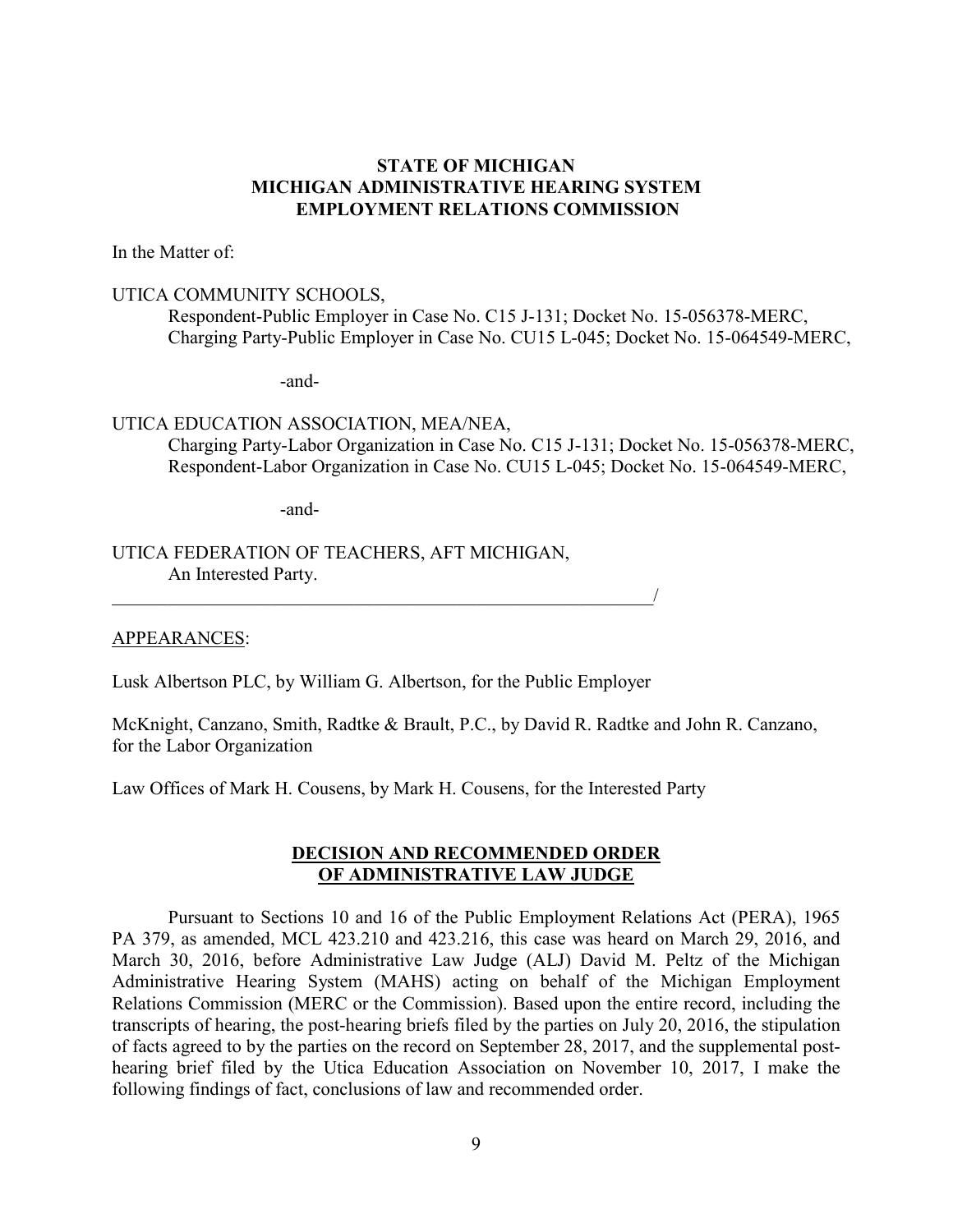#### The Unfair Labor Practice Charges and Procedural Background:

For many years, Utica Community Schools (the school district or the Employer) operated two alternative education programs, one in the daytime and the other during the evening. The day program was staffed by teachers who were members of a bargaining unit represented by the Utica Education Association (UEA), an affiliate of the Michigan Education Association (MEA). Teachers assigned to the evening program were part of a unit represented for purposes of collective bargaining by the Utica Federation of Teachers (UFT), an affiliate of AFT Michigan (AFT). In 2015, the school district consolidated the two alternative education programs into one day/night program and assigned all of the teaching duties to UFT members. The new program was called the Alternative Learning Center. In response, the UEA filed an unfair labor practice charge alleging that the school district violated its duty to bargain in good faith under PERA by unilaterally eliminating positions within its unit. The charge, Case No. C15 J-131; Docket No. 15-056378-MERC, was assigned to ALJ Julia Stern and an evidentiary hearing was scheduled for December 3, 2015.

On October 22, 2015, Judge Stern directed the school district, as a necessary prelude to the holding of a productive hearing, to file a position statement responding to the allegations in the charge. The district filed its position statement on November 20, 2015. Around the same time, the hearing was adjourned at the request of the UEA and rescheduled for January 19, 2016. On or about November 30, 2015, ALJ Stern served a copy of the unfair labor practice charge on AFT representative Agatha Butts-Dier.

On December 28, 2015, the school district filed a counter charge against the UEA asserting that the labor organization had violated PERA by filing a grievance challenging the staffing of the new alternative education program and by advancing that grievance to arbitration. In the charge, which was assigned Case No. CU15 L-045; Docket No. 15-064549-MERC, the Employer asserted that the creation of the new program constituted an experimental and/or pilot program within the meaning of Section 15(3)(h) of the Act and, as such, any decisions regarding the use and staffing of the program, and the impact of such a decision on individual bargaining unit members, constituted prohibited subjects of bargaining. In addition, the school district argued that its implementation of the new program was a decision concerning the use of technology to deliver educational programs and services and, therefore, bargaining over that decision and the impact thereof was prohibited by Section 15(3)(h) of PERA.

By order dated December 30, 2015, the UEA's charge, Case No. C15 J-131; Docket No. 15-056378-MERC, was transferred from Judge Stern to the undersigned for administrative reasons.<sup>[6](#page-9-0)</sup> That case was then consolidated with Case No. CU15 L-045; Docket No. 15-064549-MERC, the charge which was filed two days earlier by the school district. The evidentiary hearing, which had been scheduled for January 19, 2016, was converted to a prehearing conference for the purpose of clarifying the allegations and to discuss procedural issues relating

<span id="page-9-0"></span> $6$  At the time, Judge Stern had been assigned to preside over a highly complex case which was expected to involve multiple days of hearing and require an expedited decision. For that reason, several of the existing cases on her docket, including the instant case, were transferred to other ALJs.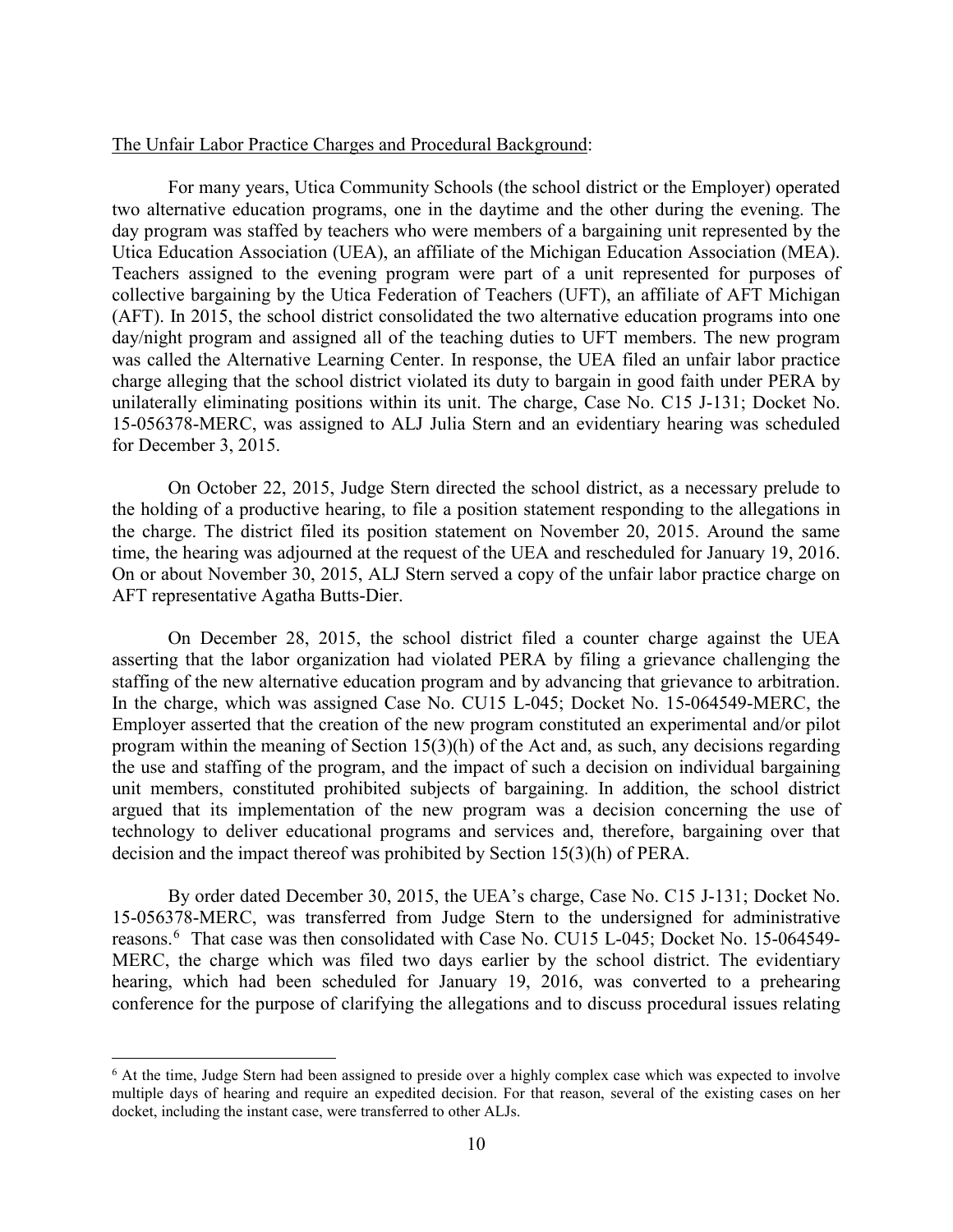to the hearing on the consolidated charges. Butts-Dier was copied on the Notice of Prehearing Conference.

By letter dated January 12, 2016, attorney Mark H, Cousens, counsel for the UFT, indicated that his client would not be taking part in the prehearing conference or otherwise participating in this proceeding absent an order by the undersigned directing that labor organization to appear. In the letter, Cousens wrote, "The local affiliate of the AFT is not a party to this action and is not seeking to act as an intervenor."

Following the prehearing conference, the UEA filed an amended charge. That pleading, which was filed on February 2, 2016, asserted that the school district's decision to staff the alternative education program with only UFT bargaining unit members constituted an unlawful transfer of work that had exclusively been performed by members of the UEA. On February 18, 2016, the UEA filed a position statement setting forth in detail the basis for its claim that the Employer's actions in creating the new alternative education program constituted a violation of Section  $10(1)(e)$  of PERA.

An evidentiary hearing was held on March 29, 2016, and March 30, 2016, in Detroit, Michigan, during which six witnesses were called to testify and 29 exhibits were admitted into the record. No representative of the UFT attended the hearing. At the conclusion of the proceedings, the evidentiary record was closed and a deadline for the submission of briefs was agreed upon. After the parties filed their post-hearing briefs on July 20, 2016, the matter was placed on my decisional docket.

At the onset of my preparing a written decision in this matter, several issues became apparent which caused me to conclude that it was necessary to reopen the record pursuant to Rule  $172(2)(g)$ , R 423.172, of the General Rules and Regulations of the Employment Relations Commission and order the joinder of the UFT as a necessary party under Rule 157, R 423.157 of MERC's rules. In an interim order issued on May 11, 2017, I explained to the parties the reasoning underlying this conclusion:

Although I have not made any final determination with respect to the merits of the charges, there is a substantial factual and legal basis upon which to conclude that the school district's decision to unilaterally move adult education teachers and counselors from the UEA bargaining unit to the unit represented by the UFT constituted a violation of PERA.

\* \* \*

As a remedy in this matter, the UEA requests that the [Utica Community Schools] be ordered to restore the status quo by returning the daytime adult education teachers to its bargaining unit. However, such a remedy would result in the Commission sanctioning what would be an objectively inappropriate unit configuration. To the extent that there was ever any meaningful distinction between the duties and working conditions of the daytime adult education teachers and those of the adult education teachers who teach at night, those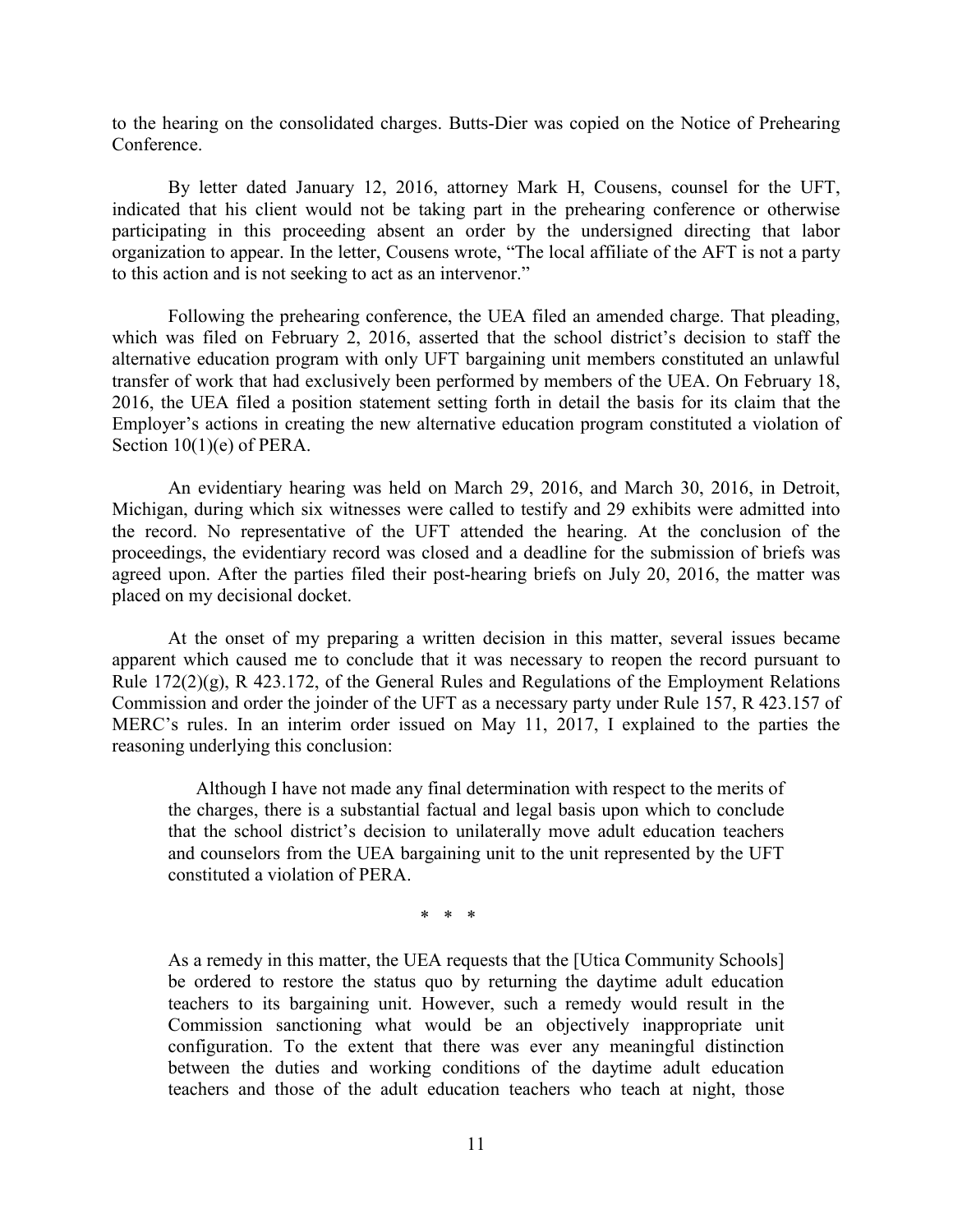differences no longer exist following the creation of the Alternative Learning Center in 2015. The record establishes that the day and night sessions have effectively been merged into a single program. Having two separate units of employees performing the same work under these circumstances would unduly fragment the workforce and discourage effective collective bargaining. Such a result is clearly contrary to the well-established mandate that the Commission constitute the largest unit which is most compatible with the effectuation of the purposes of the Act and which includes within a single unit all employees sharing a community of interest. *Hotel Olds v State Labor Mediation Bd*, 333 Mich 382 (1952). The Commission cannot turn a blind eye when faced with a per se inappropriate bargaining unit configuration such as this.

At present, the UEA and the UFT both have arguably valid claims to represent the adult education teachers and counselors.

\* \* \*

As noted, the Commission must tread with extraordinary care when making any policy choice which impinges on the right of employees to select their exclusive bargaining representative. Given the unique bargaining history and unit configuration which is presented in this matter, it appears that the proper course of action is for an election to be conducted so that the all of the adult education teachers and counselors working in the school district's Alternative Learning Center can vote on whether they wish to be represented by the UEA or the UFT. The Commission can direct such an election upon the filing of a proper petition by one or more of the parties. Alternatively, because this case presents a representation law issue, it is governed by unit determination principles and, for that reason, the Commission may direct an election even absent the filing of a petition. See e.g. *Southeast Michigan Transp Auth* [1985 MERC Lab Op 278].

Before any election is ordered, however, the parties, including the UFT, should have the opportunity to file supplemental briefs and, if warranted, present additional evidence regarding the question of the proper unit configuration. Accordingly, I am directing the parties and their representatives to participate in an in-person pretrial conference for the purpose of discussing the unit configuration issue, as well as the question of whether UEA members are entitled to back pay in connection with this dispute. In addition, the parties should be prepared to decide on a schedule for the filing of supplemental briefs and/or additional hearing dates.

A prehearing conference was held in Detroit on May 12, 2017, with all parties, including the UFT, in attendance. During the conference, the parties agreed to discuss possible settlement of this dispute. A follow-up conference was initially set for June 12, 2017, but was rescheduled to July 13, 2017, at the request of the UEA.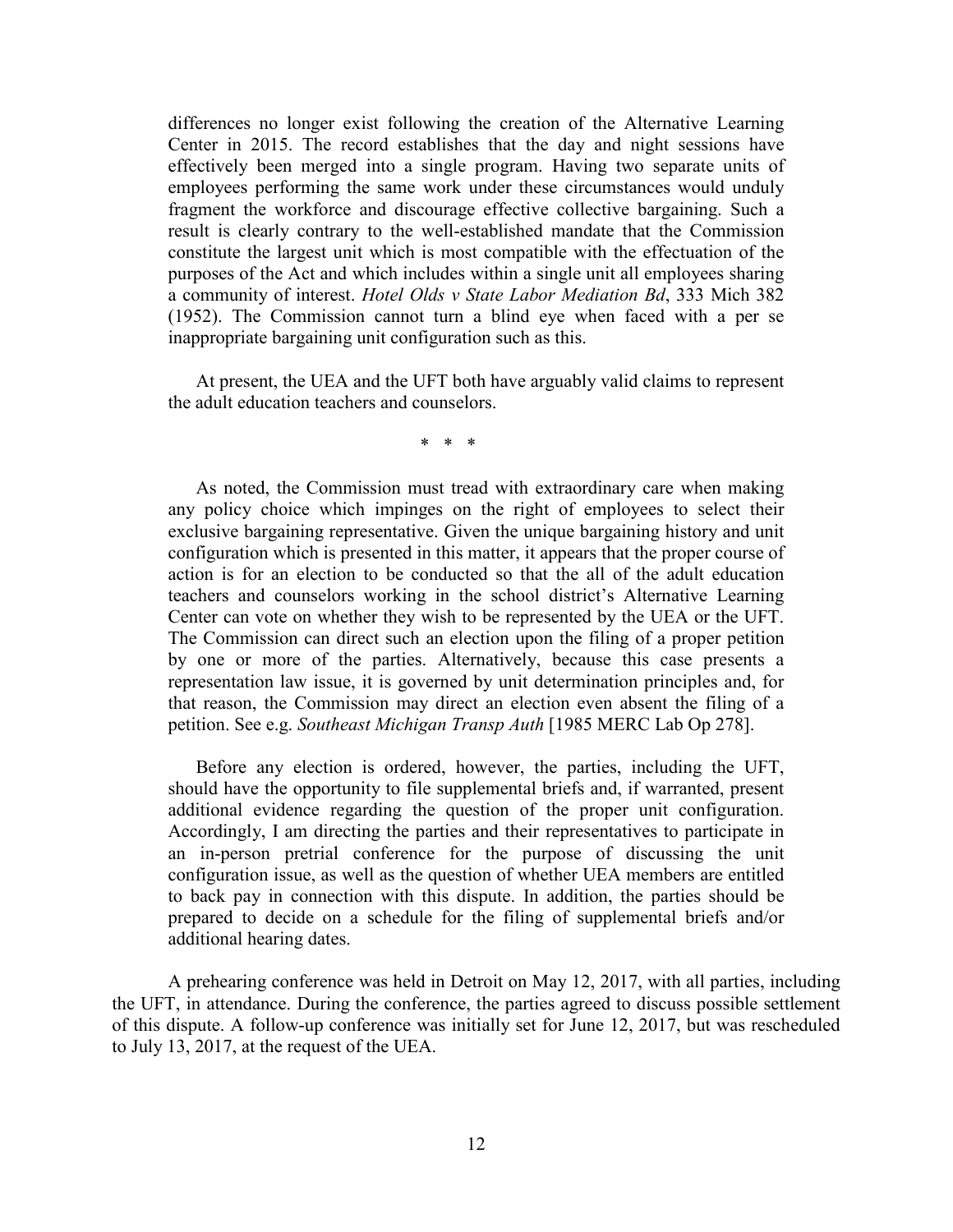In a letter dated July 5, 2017, David Radtke, counsel for the UEA, indicated that he did not believe any further discussions regarding settlement of this dispute would be productive. Rather than hold another prehearing conference, Radtke suggested that I facilitate agreement amongst the parties on a schedule for the filing of supplemental briefs and/or schedule additional hearing dates. On July 11, 2017, the UFT, by way of its attorney Cousens, similarly requested cancelation of the upcoming prehearing conference. Cousens wrote that this matter "should be decided without further evidence or argument from the [UFT]."

Rather than cancel the prehearing conference outright, I convened a telephone conference on July 13, 2017, during which the parties agreed that they would attempt to enter into a stipulation of facts to supplement the record and address the issues which I raised in my May 11, 2017, interim order. In addition, it was agreed that the parties would file supplemental briefs by the close of business on August 17, 2017. Prior to the briefing deadline, William Albertson, counsel for the school district, submitted a letter to the undersigned asserting that he had drafted a proposed stipulation of facts and circulated it to the attorneys for the UEA and the UFT, but that he had received no response to that communication from the unions. Albertson requested that rather than require the immediate filing of additional briefs, I instead schedule a hearing for the purpose of supplementing the factual record.

By letter dated August 16, 2017, Cousens once again indicated that the UFT did not consider itself a party to this dispute and that his client would not be submitting any written argument in this matter. I responded to Cousens in writing that same day:

The position of your client is noted. However, I must indicate for the record that I have formally joined the Utica Federation of Teachers as a party in this matter and I have specifically advised you of the potential outcomes, including the possibility of the Commission ordering an election for employees who are currently part of the Utica Federation of Teachers. Therefore, your refusal to file a brief and/or participate in a hearing shall be considered, at least from my perspective, to constitute a waiver of any objection you may have to that potential result.

An additional hearing date was scheduled for September 28, 2017. On that date, the UEA and the school district agreed to a stipulation of facts to supplement the record in this matter with respect to the proper remedy if I were to conclude that the district violated PERA by unilaterally transferring UEA work out of the unit. The stipulation was read into the record and a limited oral argument was held. Neither Cousens nor any other representative of the UFT was in attendance. At the conclusion of the hearing, the parties agreed to file supplemental briefs by no later than thirty days following receipt of the transcript. The UEA filed its supplemental brief on November 10, 2017. The school district did not file a brief or any other supplemental pleading.

#### Findings of Fact:

The following facts are derived from the transcript of hearing, exhibits submitted by the parties, the stipulation of facts entered into on September 28, 2017, and the statements made by counsel during oral argument which were not in dispute.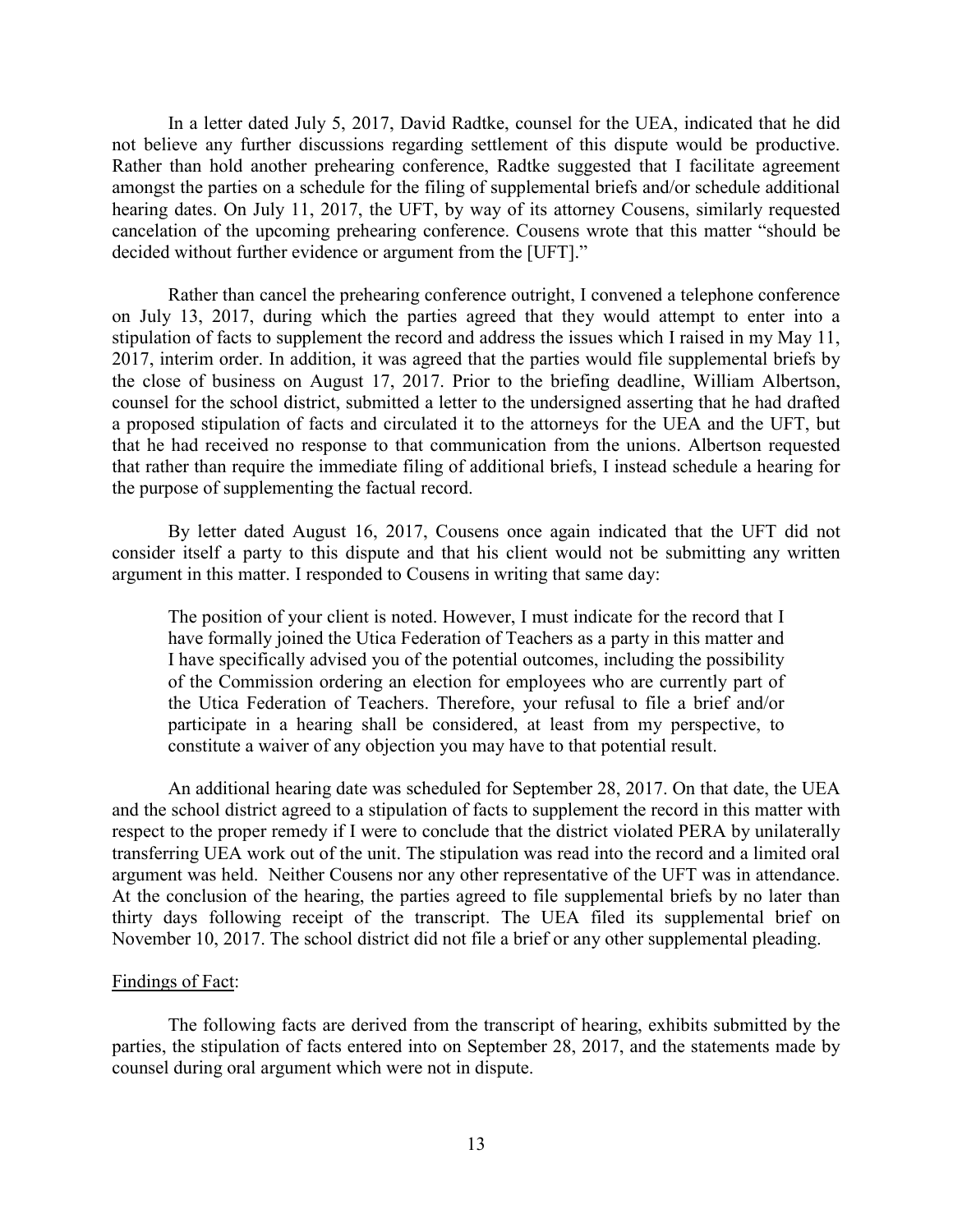#### I. Background: Utica Education Association

On October 4, 1966, the UEA was certified by the Michigan Labor Mediation Board, the precursor to the Commission, as the collective bargaining representative of certificated instructional personnel employed by Utica Community Schools, including art, physical education, music and reading consultants, diagnosticians, visiting teachers, counselors, department heads, co-op program coordinator and elementary librarians. *Utica Community Schools*, 1966 MERC Lab Op 326. In 1972, the Commission ordered the accretion of school nurses to the UEA bargaining unit on the ground that the job duties and functions of the nurses were sufficiently integrated with, and allied to, the instructional process that the nurses could be appropriately included in the existing unit of teachers. *Utica Community Schools*, 1972 MERC Lab Op 804. In so holding, the Commission concluded that it would "better effectuate the purposes of PERA and would be more in accord with the policy of maximizing bargaining units ... to have one rather than two units of nonsupervisory professional employees of an employer." *Id.* at 308.

At the time of the hearing in this matter, the UEA represented approximately 1,500 teachers, counselors and other instructional personnel within Utica Community Schools. The most recent contract between the UEA and the school district covered the period July 1, 2012, through June 30, 2017. Article 1 of that agreement provides, in pertinent part:

The Board hereby recognizes the Utica Education Association as the exclusive bargaining representative, as defined in Section II of Act 379, Public Acts of 1965, for all professional personnel on Tenure or probation, as defined by the Michigan Tenure Act, school psychologists, social workers, speech therapists, counselors, physical and occupational therapists under contract/statement of employment with Utica Community Schools but excluding individuals providing services under contract service agreements, substitutes, individuals employed for Appendix IV positions who are not otherwise members of the bargaining unit, supervisory and executive personnel, certain mentor teachers, members of the Utica Federation of Teachers, Montessori pre-school teachers, and non-certified personnel. The term "teacher" when used hereinafter in the Agreement shall refer to all Employees represented by the Association in the bargaining unit as defined above.

Article III of the UEA collective bargaining agreement governs working conditions for bargaining unit members. Section A, Paragraph 1 of that provision states, "The responsibilities of any position in the bargaining unit will not be substantially altered or increased without prior negotiations with the Association in district-wide agreement implementation meetings." Article IV of the UEA contract contains a grievance procedure culminating in final and binding arbitration.

Article XI of the contract between the school district and the UEA provides for the continuance of the Curriculum Leadership Council (CLC). The CLC is a group consisting of ten teachers and nine administrators which acts in an advisory capacity to the school board's subcommittee on education. According to Article XI, Section B of the contract, the purpose of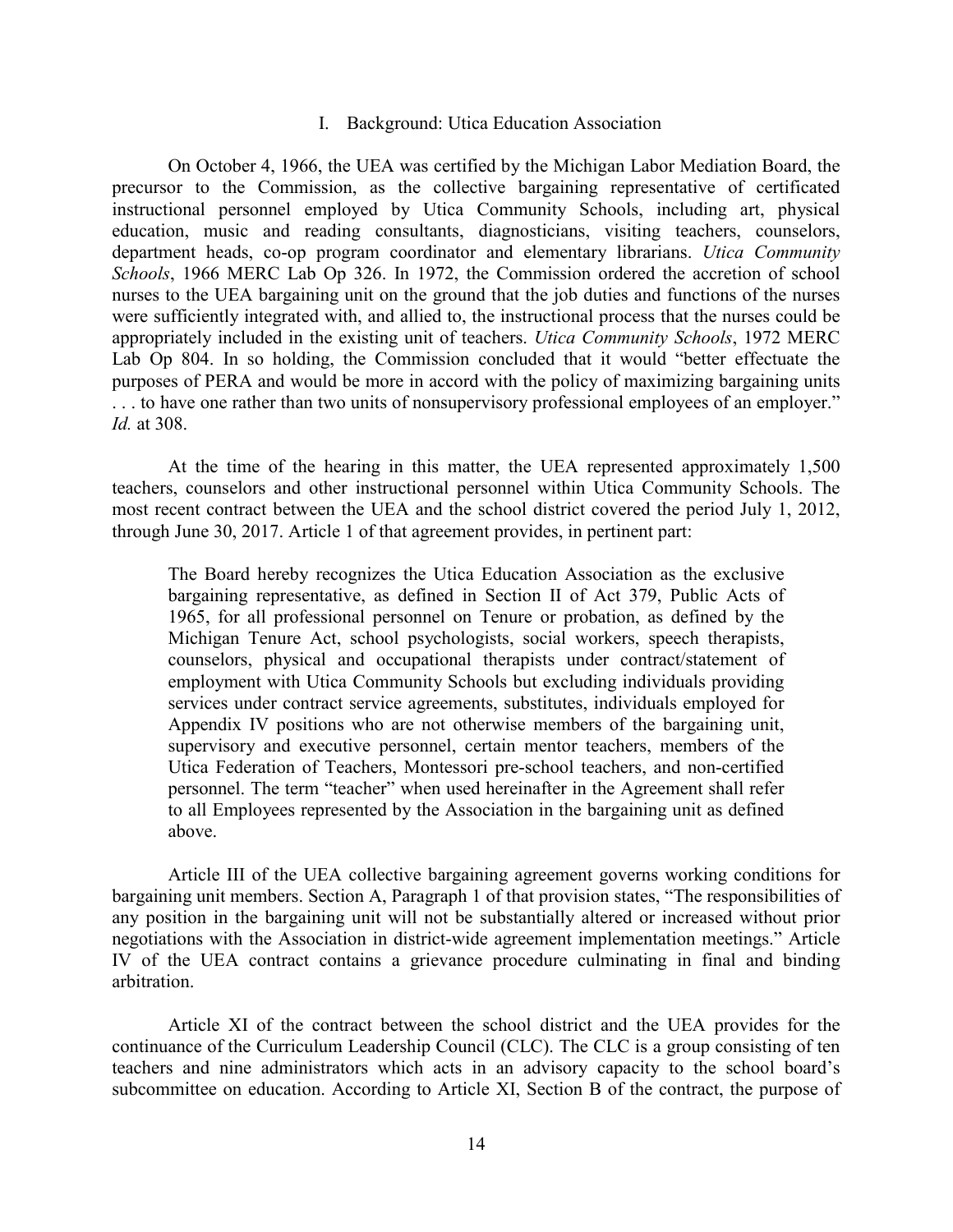the CLC is to review all new programs, major revisions to programs, and new textbooks that are brought to the school board for approval. In addition, the CLC "will be involved in research evaluation for implementation and facilitate the uses of best practice [sic] in the area of curriculum and instruction and classroom practice." The CLC meets up to eight times during the school year and may be required to hold meetings during the summer months. Article XI, Section D of the contract provides that "All major revisions of curriculum and new programs whether initiated by teachers or administrators shall be presented in writing as actionable items to the CLC." In the past, pilot programs under consideration by the school district were put before the CLC for review.

#### II. Background: Utica Federation of Teachers

In 1995, the Commission, following an election, certified the Michigan Federation of Teachers and School Related Personnel, the predecessor to UFT/AFT Michigan, as the bargaining representative of a unit described as "All full and/or part time professionals teaching in the Utica Community Schools Adult Education Program, including the TACT program, the Chrysler program and the Ford program, including vocationally certified teachers. Excluding supervisors and administrators." Certification of Representative, Case No. R94 L-214, issued on March 17, 1995.

The UFT currently represents a bargaining unit consisting of approximately 18 teachers employed by the school district, eight of whom are currently assigned to the new alternative education program which is the subject of this dispute. The most recent contract between the UFT and the school district covered the period July 1, 2015, through June 30, 2016. Pursuant to Article 1 of that agreement, the UFT is recognized as the exclusive bargaining representative of "the Utica Community Schools Community Education Department, which includes Teachers and Academic Advisors assigned to the following programs: Adult Education, ESL (English as a Second Language), and Auto Plant Learning Center Programs and Utica Learning Academy." The contract specifically provides that the UFT "shall not represent any other classification of employees of the Utica Community Schools except those specifically listed" in the recognition clause. It is undisputed that members of the UEA bargaining unit have significantly higher wages and better benefits than UFT members.

## III. Origins of Alternative Education in Utica Community Schools

None of the witnesses who testified at the hearing in this matter had specific recollection of the origins of alternative education in Utica Community Schools. However, there was universal agreement that the school district has, since at least 1996, operated an alternative education program with day and afternoon/evening components. For the day classes, instruction and guidance counseling was provided by UEA members. In the afternoon/evening, the program was staffed by members of the UFT bargaining unit. Prior to 2010, the day program was referred to by the parties as the Utica Center for Applied Learning. As explained more fully below, the name of the day program was changed in 2010 to Advance Path Academy, sometimes referred to as "AP-UCAL." The afternoon/evening program was called the Utica Learning Academy (ULA) until the 2015-2016 school year, when it was consolidated with the day program and renamed the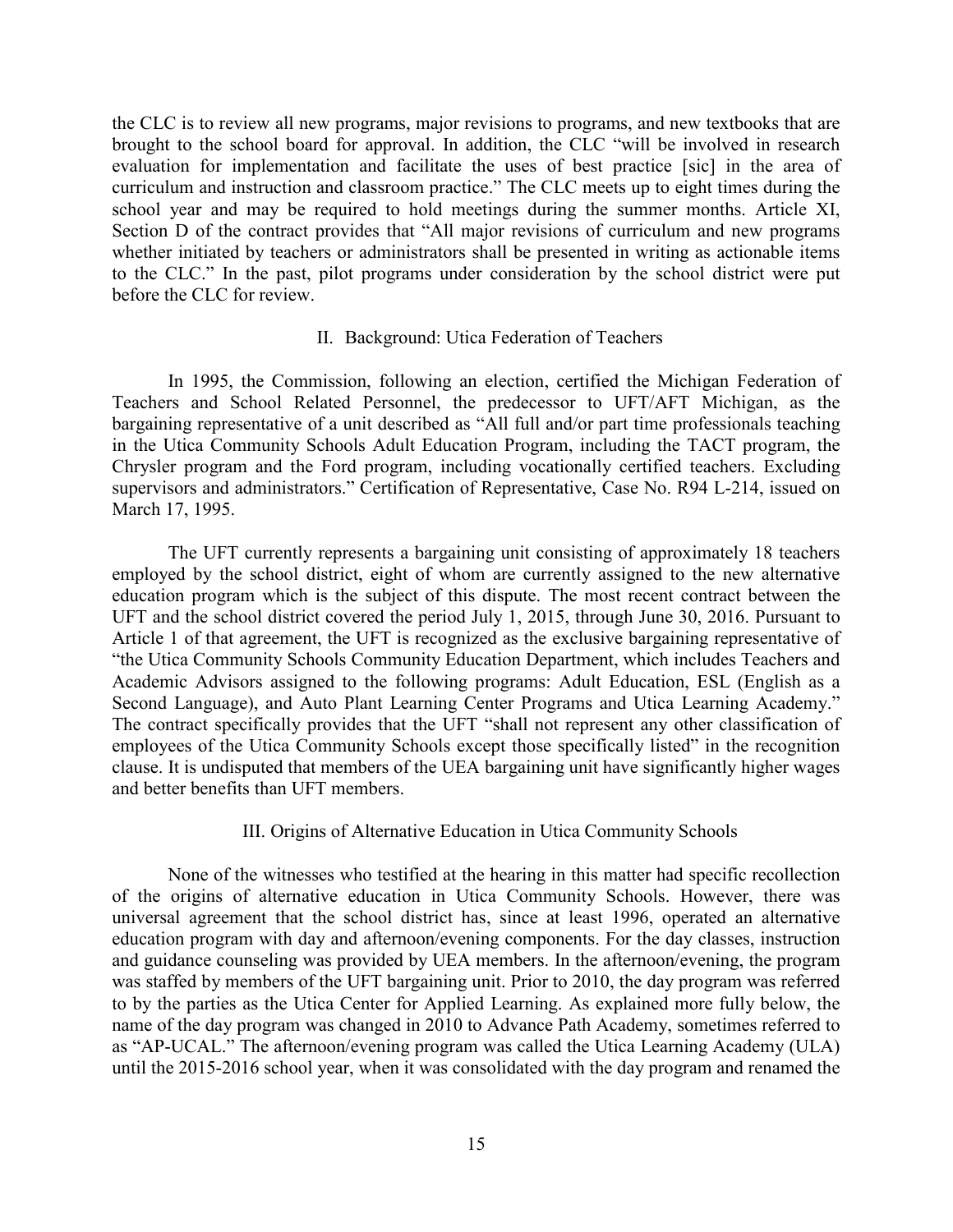Alternative Learning Center. For purposes of this decision, the prior afternoon/evening program will hereafter be referred to as the Utica Learning Academy or "night" program.

Both the day and night alternative education programs served students who had difficulty succeeding at the district's traditional schools because of social, emotional, academic and/or attendance-related issues. The curriculum was not as intense as in the traditional high schools and extracurricular activities were generally not offered to alternative education students. There were typically between 200 to 250 students enrolled in alternative education in Utica Community Schools ranging in age from 14 to 19 years old. Students had the option of taking alternative education classes in the daytime or evening. Factors which might affect whether a student attended classes in the day or evening included individual work schedules, sleeping habits and transportation requirements, as the district only provided busing to alternative education students attending school during the day. Although the ultimate goal of both programs was to ensure that students achieved a high school diploma, the night program catered somewhat more to older students. Prior to 2015, students were allowed to transfer from the day program to the evening program and vice versa; however, students were not permitted to attend classes in both programs simultaneously. Students in the day and evening programs followed the same school calendar and attended a combined graduation ceremony.

There were generally around 20 teachers assigned to alternative education in Utica Community Schools. All of the alternative education teachers were required to hold valid teaching certificates issued by the Michigan Department of Education and were covered by the Michigan Teachers' Tenure Act, MCL 38.71 et seq. They were also all subject to the same continuing education requirements. Teachers were generally assigned to either the day or night program; however, some teachers taught in both programs at the same time. Historically, the day and night programs were housed within the same school, but in different parts of the building. The programs did not share any common spaces and there was generally no intermingling of day and night students.

## IV. Night Program Prior to 2015

As noted, the night program for alternative education was known as the Utica Learning Academy until the 2015-2016 school year when it was consolidated with the day program and renamed the Alternative Learning Center. The Utica Learning Academy was part of the school district's Community Education Department, which provides auxiliary services to the community, including English as a Second Language (ESL), adult education, community enrichment, and school-aged childcare.<sup>[7](#page-15-0)</sup> All of the instructional employees assigned to the Community Education Department, including alternative education teachers, were members of the bargaining unit represented by the UFT.

The Utica Learning Academy offered alternative education classes four days per week from 3:05 p.m. through 9:35 p.m. Within those hours of operation, there were four blocks of

<span id="page-15-0"></span> <sup>7</sup> In its post-hearing brief, the school district used the terms "adult education program" and "alternative education program" interchangeably which introduced some confusion into the record. Based upon clarification from the parties during the supplemental hearing held in this matter, it is presumed for purposes of this decision that these references were unintentional and erroneous.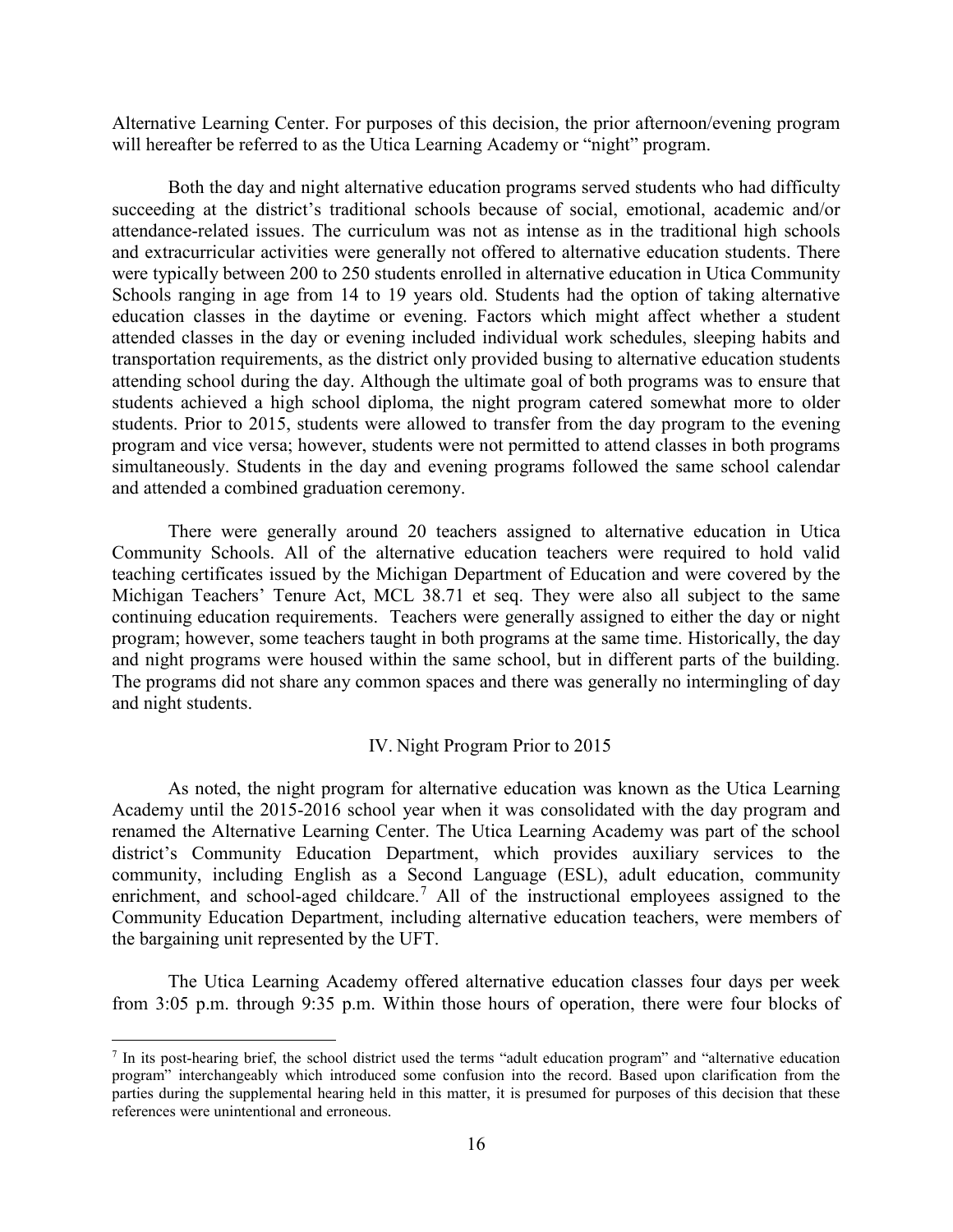classes: the first block was a 60-minute lab; the second and third blocks were comprised of traditional instruction led by teachers; the fourth block was a 90-minute combination of labs and classes taught by teachers. For the labs, the students would be assigned a book and a packet of written materials including worksheets, tests and quizzes. A grade of 60% or higher was required to pass each test. Any student who failed to achieve a passing grade after three attempts was required to go back and show the teacher or aide his or her work, repeat the study guide and then retake the exam. The curriculum, including books, exams and assignments, was identical to that used in the school district's traditional high schools. There was no online learning component to the night program as it existed prior to 2015; rather, all instruction was provided in classrooms and labs.

There were typically around 12 teachers assigned to the night program, though only 7 taught there during the 2014-2015 school year. Each teacher was assigned a different subject for which he or she was certified to teach. Teachers in the night program were paid hourly and were classified by the school district as part-time employees. The night teachers were supervised by a principal and a head teacher. As noted, teachers and aides in the night program were part of the UFT bargaining unit.

#### V. Day Program Prior to 2015

The daytime alternative education program was originally called the Utica Center for Applied Learning (UCAL). Instruction in UCAL was exclusively by way of traditional classroom-based education in which teachers worked face-to-face with students. All teachers assigned to the day program were members of the UEA bargaining unit. In 2010, Utica Community Schools entered into a five-year contract with AdvancePath Academics, a corporation which provides school districts throughout the country with professional development training, technology and infrastructure, including computers, software and furniture. The contract provided for the creation of "an innovative 'school within a school'" approach which would "serve out-of-school and at-risk youth with a specialized programmatic approach utilizing customized learning plans to meet the varies needs of students who have dropped out of high school." In conjunction with the agreement, the day program moved to a new building, the Training and Development Center (TDC), within which AdvancePath constructed three large computer labs. At the same time, the school district changed the name of the daytime alternative education program from UCAL to AdvancePath Academy.

Initially, the school district planned to eliminate all direct instruction and standalone classes and instead utilize computers and software provided by AdvancePath to educate day students using only a technology-based curriculum. However, the UEA took the position that this change would violate the terms of the parties' collective bargaining agreement and the district ultimately agreed to restructure the program into a "blended learning" model which involved a combination of online education and traditional classroom methods. The AdvancePath students began the day at 7:40 a.m. with four hours of lab time before breaking for lunch. In the afternoon, some students would attend standalone classes while other students would return to the labs for the remainder of the day. The standalone sessions consisted of traditional lecturebased classroom instruction in which a teacher sat at a desk in the front of the room and interacted with students using a whiteboard, projector, computer and books. In the classroom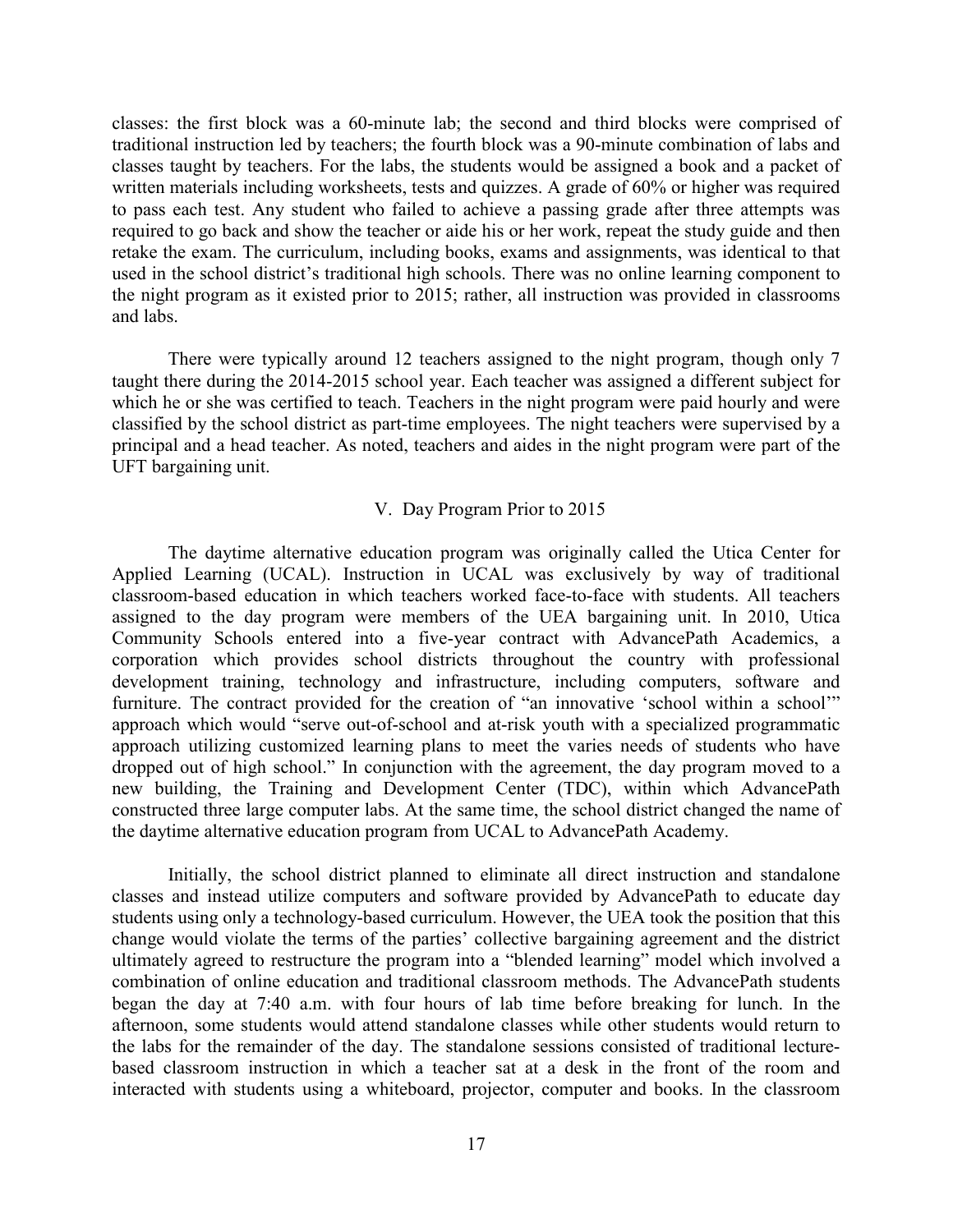setting, teachers followed the same curriculum and used the same books and study materials as in the district's high schools.

The AdvancePath program utilized three labs which were outfitted with computers for students and teacher workstations. The "A" lab was generally set aside for 9th-10th graders. The "B" lab was for 11th-12th graders who were short on credits or otherwise in danger of not attaining a degree; this group made up the largest portion of the program's student body. The "C" lab was typically reserved for 12th graders who were on track to graduate. In these labs, students utilized a technology-based curriculum provided by AdvancePath which was called APEX. In addition, the AdvancePath program incorporated "No Red Ink," a personalized writing program. Students worked at their own pace in the labs using online study guides, worksheets and discussion questions. They generally remained at the same workstation throughout the day. Members of the UEA bargaining unit rotated between the labs, providing assistance to students on their coursework and making available or "unlocking" exams and quizzes as students became ready to take them. Teachers also conducted "pull out" sessions in which they would take a small group of between six to twelve students away from their workstations to an area on the side of the lab to review worksheets and answer questions. According to Edward Wessel, Jr., a teacher who worked in the AdvancePath program throughout its existence, these pullout sessions occurred approximately three to five times a week. However, Marc Kay, the principal of AdvancePath during the 2014-2015 school year, testified that he was in the labs every day and "saw very little to none" of the pull-outs.

The AdvancePath labs were outfitted with wireless networking (WiFi). Students and teachers used desktop computers supplied by AdvancePath, each of which had a Microsoft operating system installed. During the final year of the program, the computers assigned to teachers were changed to the Google Chrome operating system. There were two Microsoft Surface tablets available which teachers could use when walking around the lab. Online-based elective courses were made available to students enrolled in the AdvancePath program during the 2014-2015 school year and students were permitted to go back to their home high schools to take elective courses. The AdvancePath curriculum could be accessed off-site and some students were allowed to take classes from home under special circumstances such as in the event of disciplinary problems or for medical reasons. In such cases, a seat time waiver could be used which would permit the student to take all or most of his or her classes online while allowing the school district to receive the state foundational allowance for off-site learning.

The AdvancePath alternative education program was part of the school district's Teaching and Learning Department. On average, there were seven or eight teachers assigned to AdvancePath, all of whom were members of the UEA bargaining unit. For the 2014-2015 school year, there was one counselor assigned to the AdvancePath Program; that individual was also a member of the UEA unit. The daytime alternative education teachers were full-time salaried employees of Utica Community Schools.

## VI. 2015 Changes to the Alternative Education Program

Robert Monroe has been assistant superintendent for teaching and learning for Utica Community Schools since 2012. In 2014, Monroe decided to undertake a review of the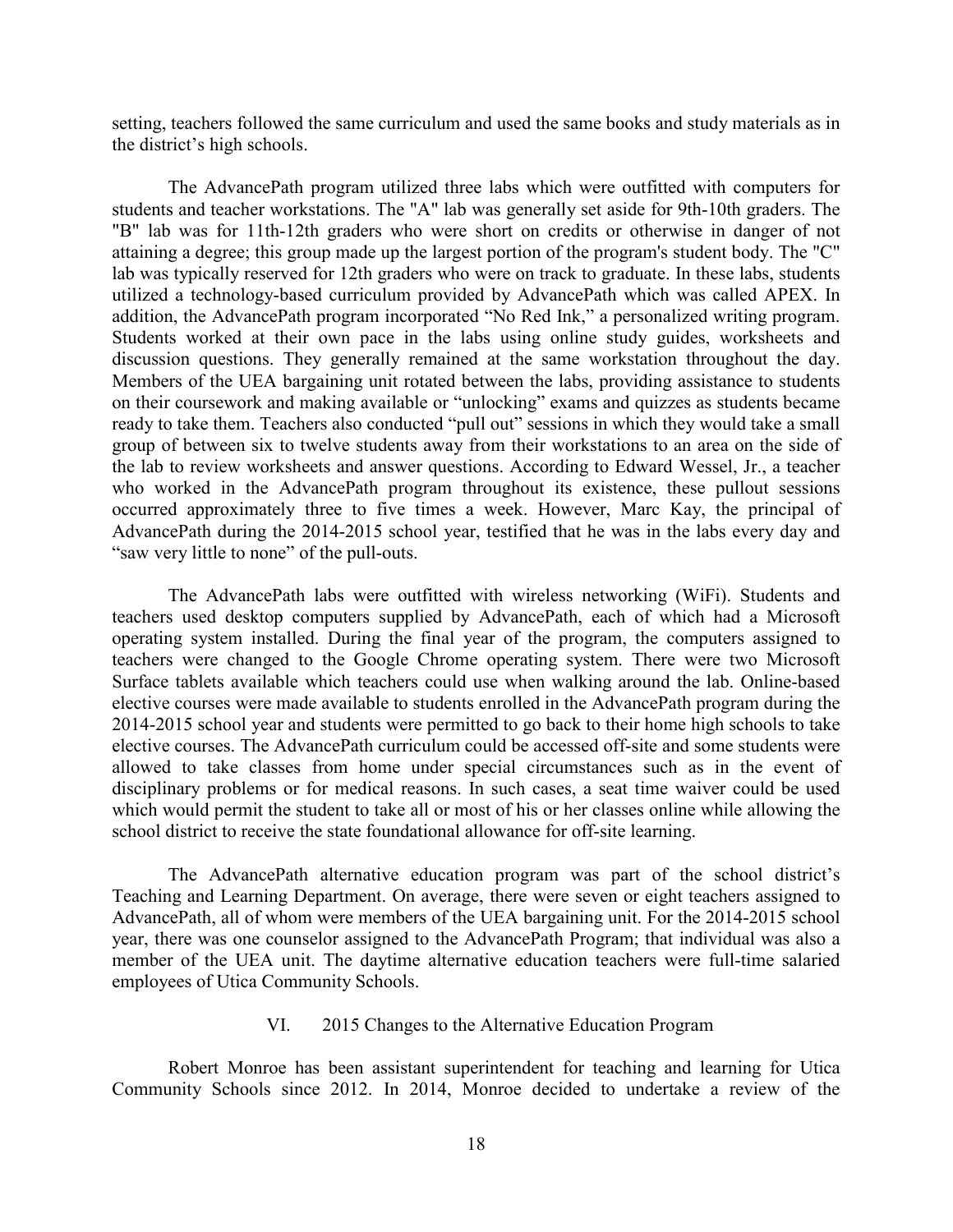alternative education program in advance of the expiration of the school district's contract with AdvancePath. Monroe was concerned with the achievement levels for some of the alternative education students. At the time, the graduation rate for students attending the AdvancePath Academy during the day was around 50 percent, while the graduation rate for night students in the Utica Learning Academy was 5.88 percent. The State average graduation rate for that period was between 75 and 78 percent. ACT scores were also below the state average. Moore concluded that the amount of pull-out instruction was not satisfactory. He decided to develop a new alternative education program which would emphasize the use of technology and eliminate all traditional classroom teaching, while still providing instruction from teachers as necessary. In February of 2015, Monroe began having discussions with AdvancePath on how best to achieve these objectives.

On June 10, 2015, the school board held a study session at which it announced plans to sign a new contract with AdvancePath pursuant to which the company would provide not only curriculum, hardware and software, but also staffing for alternative education within the district. Under this plan, the alternative education teaching work previously performed during the day by members of the UEA bargaining unit and at night by UFT members was to be outsourced to AdvancePath employees. Following the study session, UEA president Liza Parkinson submitted to the school district a written demand to bargain over the outsourcing of instructional staff in the alternative education high school. That same day, the UFT presented management with a demand to bargain over "the decision to subcontract the instructional work historically performed by the Utica Learning Academy certified teachers unit." Michael Strum, the district's assistant superintendent for human resources, responded to the UFT by letter dated June 16, 2015. In the letter, Strum wrote "[I] have received your demand to bargain relative to the above captioned matter. The District believes the essential components of the alternative education redesign fall under the Michigan Public Employment Relations Act 423.215 as prohibited subjects of bargaining including but not limited to subsections 3h, 3j, 3k and 4." Strum testified that he sent a similar letter to the UEA that same day, and a copy of a letter addressed to Parkinson was introduced into evidence as Exhibit 27 at hearing. Although Parkinson asserted at the hearing that the school district did not advise her of its position that the proposed alternative education program constituted a prohibited subject of bargaining until later that summer, she was later shown a copy of the June 16, 2015, letter and did not deny having received it. Parkinson testified, "I'm not saying I didn't receive it; I just don't recall receiving it." I credit Strum's testimony that he notified both unions of the district's position regarding staffing of the alternative learning program on or about June 16, 2015.

The next regular school board meeting was held on June 22, 2015, at which time the plan to outsource staffing of the alternative education program to AdvancePath was tabled. In the weeks and months which followed, representatives of the school district and both unions met and engaged in discussions concerning the future of the alternative education program. Strum testified that these were not contract negotiations because the district considered the subject matter of these discussions to be prohibited topics. Rather, he characterized the interactions as "mutual collaborative discussions" and framed the items discussed during these meetings as "concepts" or "supposals." In contrast, Parkinson described the discussions as negotiation sessions and testified that the UEA and UFT made several proposals to the school district. Whether characterized as proposals or concepts, it is undisputed that the discussions which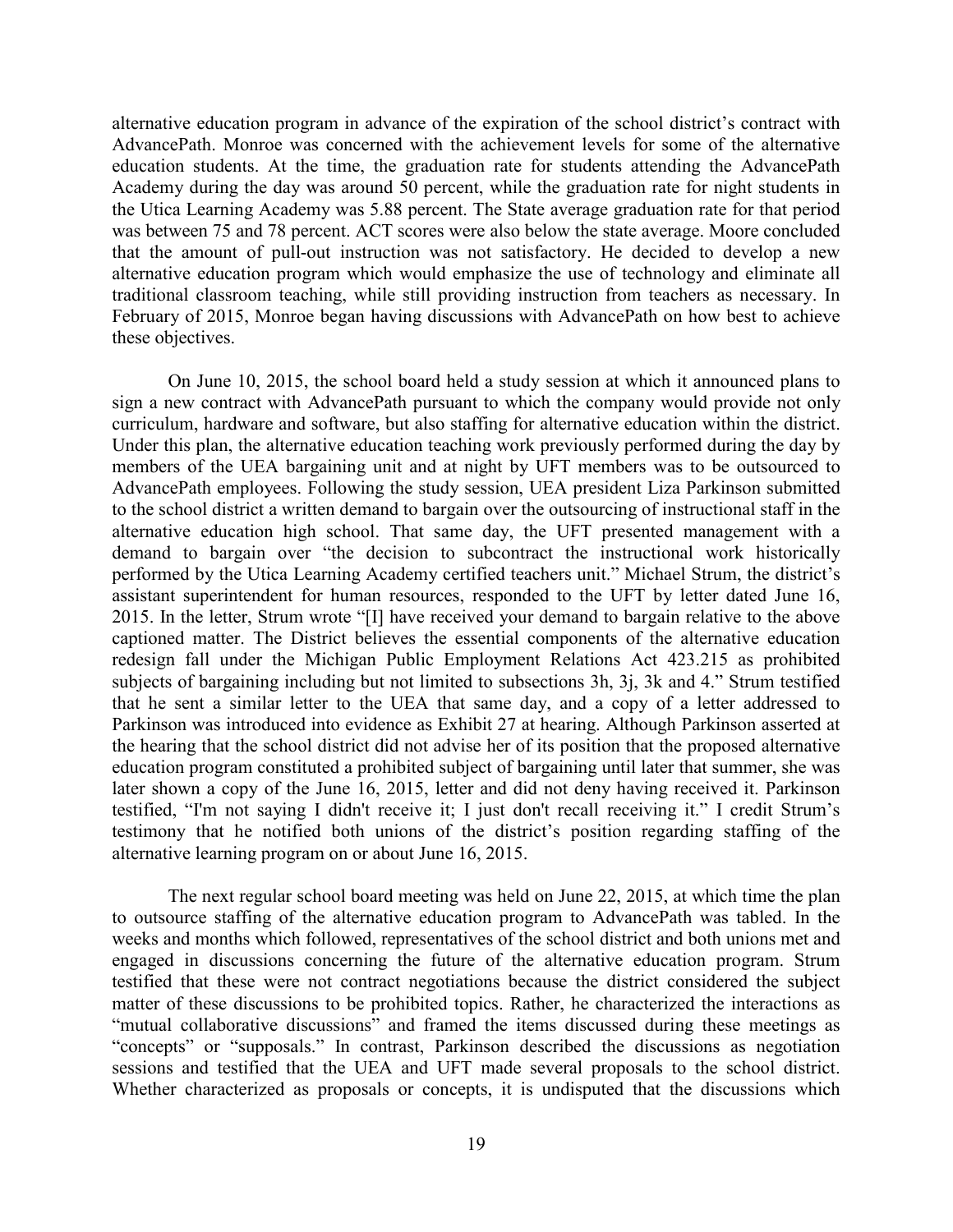occurred pertained only to financial and staffing matters. Topics discussed during these meetings included accreting some UEA positions to the UFT bargaining unit and having both UEA and UFT members jointly staff the labs in the day program. Strum testified that issues of critical importance to the school district such as the use of seat time waivers which would allow students to take classes off-site were non-starters for the UEA. Parkinson admitted that matters such as seat time waivers and changes to class size would have been "difficult" to bring back to the membership, but she testified that the Union was willing to "listen to what the District has to say about them."

By early August, Strum had determined that there was no possibility of reaching any agreement satisfactory to the school district. Around that time, Strum submitted to the school board a report prepared by the district's curriculum subcommittee entitled "Alternative Learning Options." The report set forth three options for the future of alternative education within the district. Proposed Option #1 called for the establishment of "contracted educational services" for alternative learning through a "new technology instructional pilot at the TDC in the amount of \$1,350,000 in 2015-2016 as compared to \$2,234,000 that was paid in 2014-2015." Under Proposed Option #2, the district would implement an AdvancedPath Academy model in the high schools with sessions in the day and night. The programs would use a blended learning model which incorporated online learning and seat time waivers and would be staffed by UEA teachers in the day session and UFT members at night. This option would result in a savings of \$830,496 from the previous alternative education budget. Under Proposed Option #3, the district would implement an AdvancePath Academy model at the TDC with blended learning blocks of academic time provided entirely by UFT teachers in both the day and night sessions. Under this option, students would access core academic classes and electives through online "virtual" courses. The cost of this program was estimated at \$1,299,228 for the 2015-2016 school year.

On or about August 5, 2015, Strum informed Parkinson that the AdvancePath contract discussed a few months earlier at the school board study session would be placed back on the agenda at the next school board meeting. At or around the same time, he provided to the UEA a proposed agreement which essentially incorporated Proposed Option #3 from the curriculum subcommittee report. Specifically, the proposed agreement stated, in pertinent part:

The District believes the implementation of the AdvancePath Agreement including staffing, is a prohibited subject of bargaining within the meaning of PERA. The Association believes the implementation of the AdvancePath Agreement is not a prohibited subject of bargaining within the meaning of PERA. Regardless, the District and the Association have negotiated and entered into this Agreement. THEREFORE, IT IS AGREED:

1. The Association acknowledges the District will implement the AdvancePath Agreement at the beginning of the 2015-2016 school year. The Association also acknowledges that none of its members will be assigned to this District's alternative education program and as a result, a reduction in membership will occur.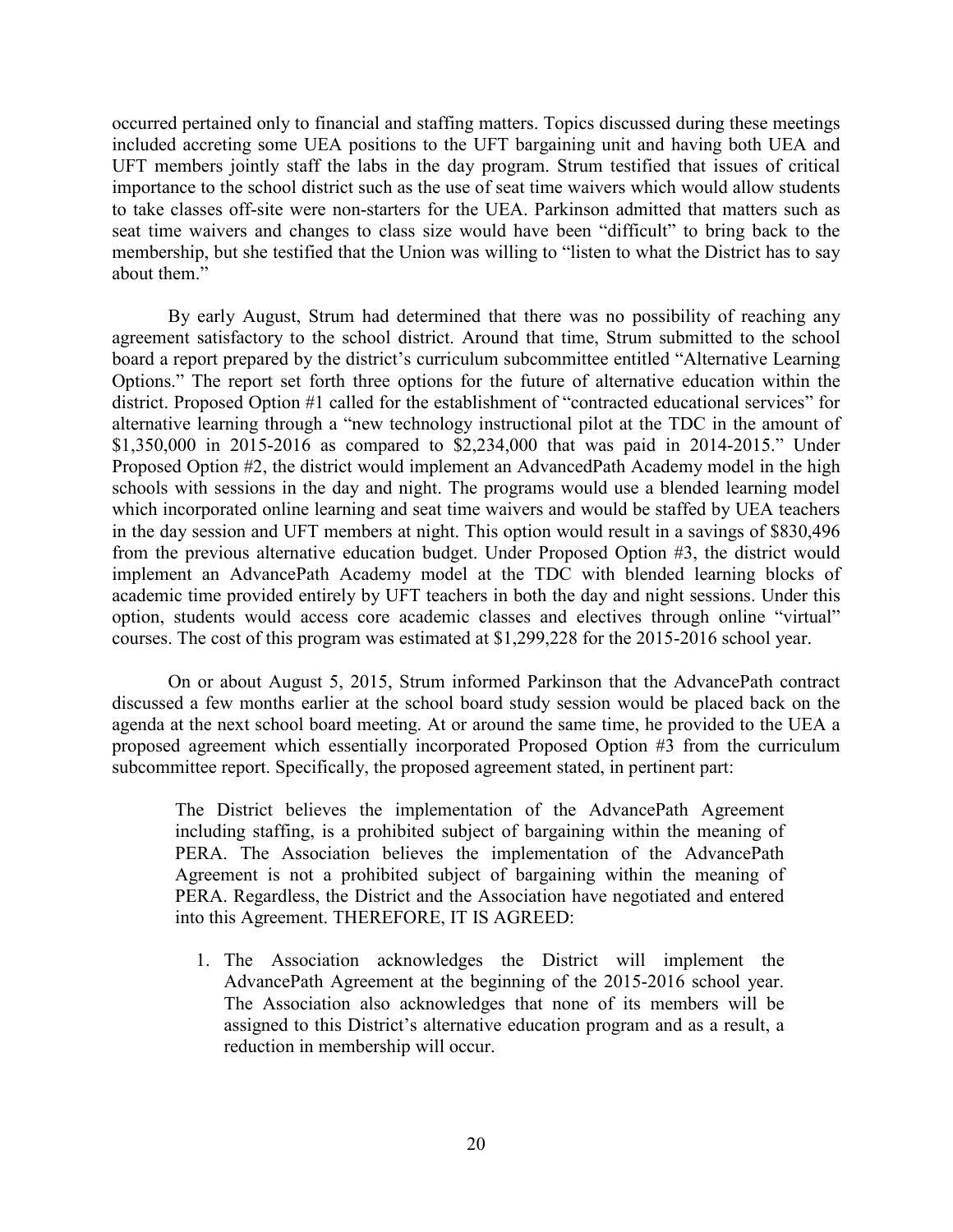- 2. The Association agrees to release the District of and from any and all grievances, claims, demands, action or causes of action whatsoever arising from or relating to the District's implementation of the AdvancePath Agreement. This includes all grievances, administrative complaints (including an unfair labor practice charge), or civil actions alleging a violation of . . . the statutes and regulations of the United States and the State of Michigan (including PERA); any collective bargaining agreement between the District and the Association . . .
	- \* \* \*
- 4. The District, in return for the Association's agreements [sic] agrees that instructional personnel for the AdvancePath Academy Program shall include the Utica Federation of Teachers (UFT); provided, however, the District retains its discretion to implement the AdvancePath Agreement consistent with its rights as a public school employer, including those rights established by Section 15(3)(h) of PERA, MCL 423.215(3)(h). In addition, and at its discretion, the District shall increase the anticipated staffing levels by adding approximately four full-time equivalent (FTE) positions for the Association's members during the 2015-2016 school year. These FTE's will not be applied to the AdvancePath Program.
- 5. The District and the Association agree this Agreement is not an amendment of the District's collective bargaining agreements with the Association or the UFT and may not be enforced or [be] the subject of a grievance under those collective bargaining agreements.

The UEA did not accept the proposed agreement.

 $\overline{a}$ 

At its meeting on August 9, 2015, the school board passed a resolution formerly adopting Proposed Option #3, which included the plan to staff all alternative education classes within the school district with UFT teachers.<sup>[8](#page-20-0)</sup> Under the plan adopted by the board, no UEA represented employees were to be assigned to the new program. The resolution adopted by the board described the new consolidated alternative education program as "a pilot that uses new technology and innovative educational approaches to provide, among other things, improved and more flexible and efficient modes of education and educational achievement to non-traditional high school learners, credit recovery students and evening students." Strum testified that he did not believe the school district and the UEA were at impasse when the board made the decision because the discussions between the parties had concerned prohibited subjects and, therefore, no collective bargaining had actually occurred. It is undisputed that the district did not consult with the Curriculum Leadership Council before or after the board resolved to create the new alternative education program.

<span id="page-20-0"></span><sup>&</sup>lt;sup>8</sup> There is no indication in the record whether the school district implemented Paragraph 4 of its proposed agreement, which called for the addition of four FTE positions in the UEA bargaining unit.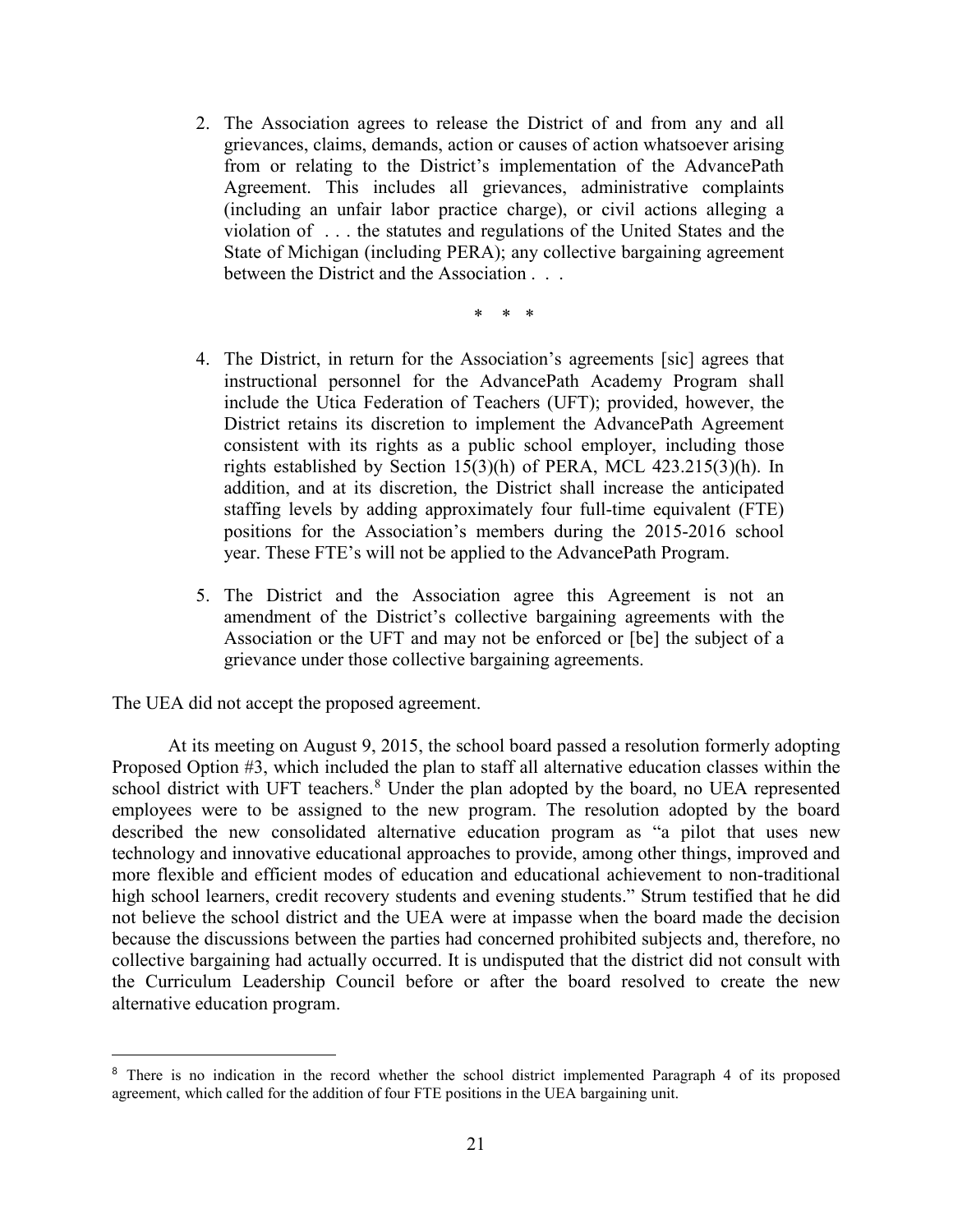On or about August 11, 2015, the school district entered into a three-year agreement with AdvancePath to create "a new pilot learning community of high expectations, including 21st Century learning platforms, technology models, combining non-traditional high school learners (and especially struggling 9th grade students), credit recovery students, and students 17-19 enrolled in the current ULA program." The agreement, which is entitled "AdvancePath" Educational Pilot and Technology Agreement" is scheduled to expire on June 30, 2018, unless extended by mutual agreement. Monroe testified that the school district would be monitoring and evaluating the program before making a determination whether to extend the contract or "move in a different direction." The contract sets forth various attributes which were to be incorporated into the new program, including: seat time waivers allowing students to attend school for a reduced session time; new technology elements including Google for Education, devices and wireless connectivity; a new rotational blended learning model in which a certified teacher in each discipline, supported by instructional aides, rotates among four blended learning classrooms each session; a separate classroom for pull-out instruction; two to three 4-4.5 hour sessions each day; and instructional staff hired by Utica Community Schools and trained and supported by AdvancePath. At hearing in this matter, Strum conceded that one of the reasons the district decided to staff the new program with UFT members was to cut costs.

In a letter dated August 17, 2015, principal Kay announced the new program to the families of returning day and night alternative education students. The letter stated that the new program would "help students achieve more credits by increasing their learning potential" and described some of the changes which were being made. The following day, the UEA filed a grievance asserting that the removal of bargaining unit positions from the alternative education program violated the recognition clause of the collective bargaining agreement and Article III, Section A, Paragraph 1, the general working conditions provision cited above. In addition, the UEA alleged that the school district breached the contract by failing to bring the changes to the alternative education program to the Curriculum Leadership Council for review. As a remedy, the UEA requested that the school district restore the bargaining unit positions to the alternative education program as they existed during the 2014-2015 school year, recall teachers that were laid off as a result of the contract violation, and make teachers whole for lost pay, benefits and seniority.

Following a hearing, the school district issued a written memorandum denying the UEA grievance. The memorandum, which is dated September 4, 2015, provides, in pertinent part:

#### **FINDINGS**

A Level III grievance hearing was held Monday, August 31, 2015 at which time the Union reiterated its position as indicated in the statement of the grievance.

Administration reviewed its position that the 2015-2106 Alternative Education Program is subject to PERA (423.215 3h) in that collective bargaining between a public school employer and a bargaining representative of its employees shall not include decisions concerning the use and staffing of experimental or pilot programs and decisions concerning the use of technology to deliver education programs and services and staffing to provide that technology, or the impact of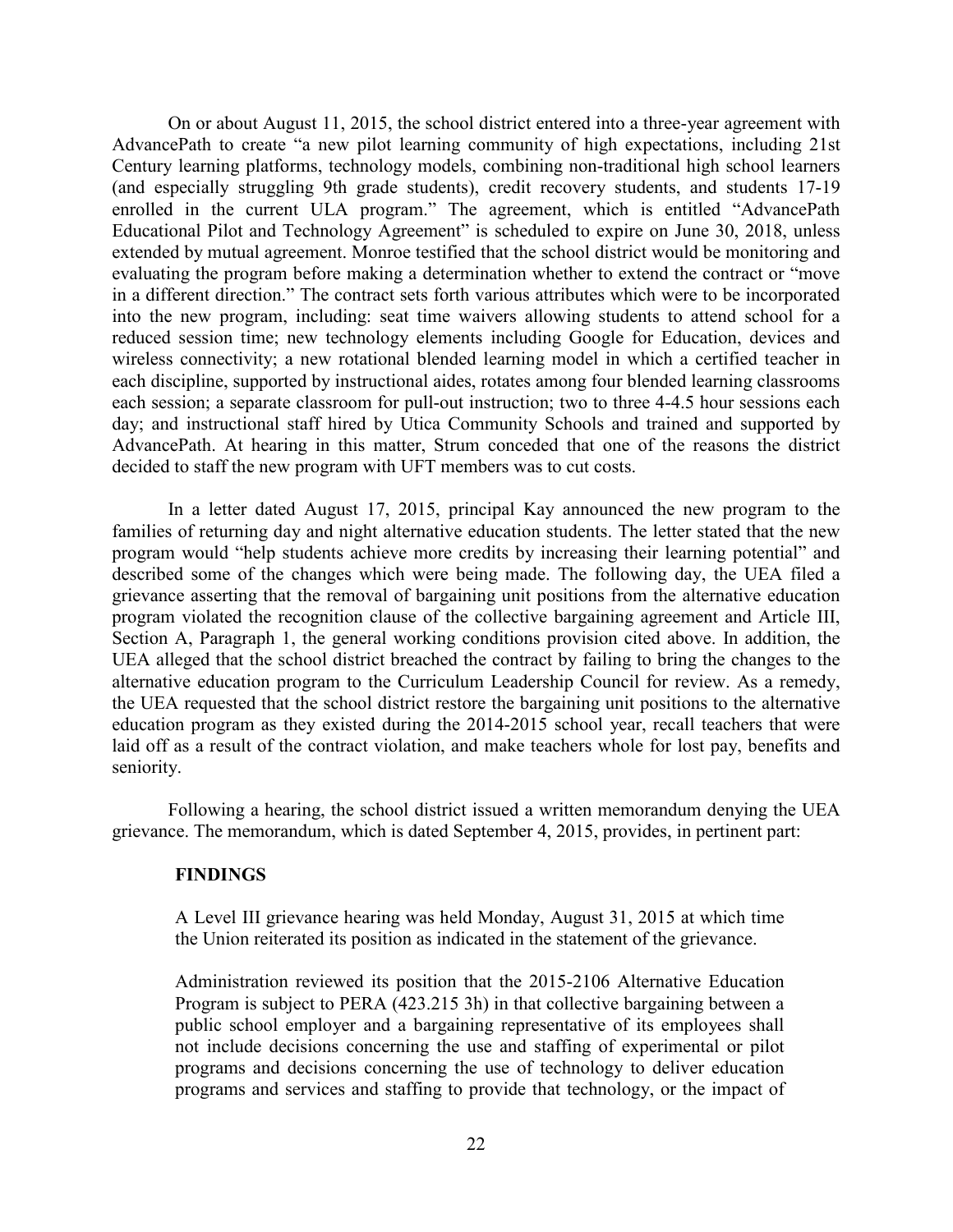those decisions on individual employees or the bargaining unit. Administration also articulated its position that, regardless whether its decisions were prohibited subjects of bargaining, it had not violated the referenced provisions of the CBA.

## **DISPOSITION**

The matter of focus is considered a prohibited subject of bargaining and thus excluded from the grievance process. The layoff of Association members from the Alternative Education Program is also a prohibited subject of bargaining. Separately, the District did not violate the CBA. The grievance is therefore denied.

By email dated October 5, 2015, the UEA notified the school district of its intent to advance the grievance to arbitration. The arbitration is currently on hold pending resolution of the instant charge.

#### VII. The Alternative Learning Center

The new alternative education program is called the Alternative Learning Center. It began operation at the start of the 2015-2016 school year. There are two components to the new program: a day session which runs from 7:40 a.m. through 2:30 p.m. and a night session which starts at 3 p.m. and concludes at 7:10 p.m. The day session is divided into three blocks, each of which is two hours long. The night program consists of two blocks lasting two hours each and a third block of time to be completed by students off campus. The day and night programs share labs and classroom facilities within the TDC.

All of the certified teachers who formerly taught alternative education during the daytime in the AdvancePath Academy were replaced with new teachers who are represented for purposes of collective bargaining by the UFT. As of March of 2016, the UFT represents three teachers assigned to the night component of the new alternative education program and five teachers who work in the program during the day. At the hearing, the evidence established that no UEArepresented teachers or counselors have been assigned to work in the new Alternative Learning Center.<sup>[9](#page-22-0)</sup> As a result of the change to the Alternative Learning Center, eight members of the UEA bargaining unit were laid off at the start of the 2015-2016 school year. By the time of the hearing, two of those individuals had been returned to work in unspecified positions with the school district as "mid-year late returns." No evidence was presented regarding the impact of the change on any specific teachers or counselors, nor does the record establish which individuals were teaching in the day and night programs prior to, or after, the 2015 changes.

<span id="page-22-0"></span><sup>&</sup>lt;sup>9</sup> In the supplemental stipulation entered into by the parties after the conclusion of the hearing, the school district and the UEA agreed that "[a] Utica Education Association-represented teacher . . . work[s] with students in the Utica Community Schools Alternative Education Program if needed. The Learning Center teacher is presently assigned full-time to the Alternative Education Program." No additional information was provided regarding this teaching position.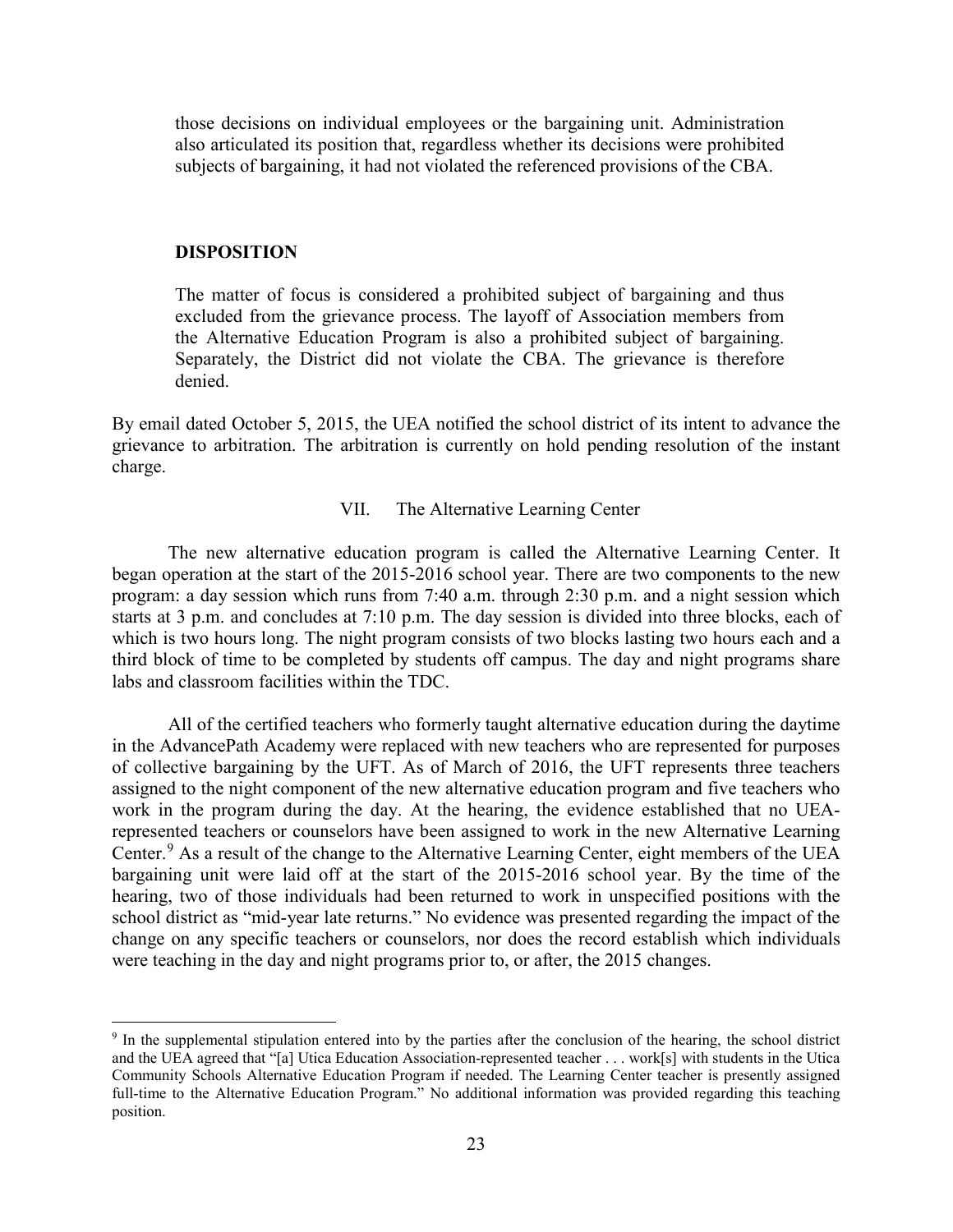The Alternative Learning Center does not include any traditional lecture-based classroom instruction. Rather, the program is comprised entirely of lab-based learning. Each lab is dedicated to a particular academic subject area and teachers assigned to a particular lab have the appropriate certification and are highly qualified to teach in that discipline. Whereas teachers moved from lab to lab in the AdvancePath Academy, students enrolled in the Alternative Learning Center are expected to rotate between labs throughout the sessions. In practice, however, there are occasions when a student may stay in the same lab and work on a different subject than the one which has been specifically assigned to that lab. For example, a student may complete his or her studies in the assigned subject matter early and begin working on another subject for the remainder of the session.

There are fewer students assigned to each lab than in the former AdvancePath Academy and the instructional aides are responsible for more of the daily monitoring of student progress within the labs, including performing the task of unlocking exams. This shift in responsibilities was for the purpose of freeing up the teachers to focus on pull-out sessions. Approximately six times per week, students are pulled out of the labs in small groups and taken by their primary teacher to a separate classroom for a 30-minute session. No longer are the pull-out sessions simply for the purpose of reviewing worksheets and answering student questions as they were in prior years. Rather, teachers now develop lessons geared specifically toward the deficiencies students have demonstrated during their online learning and engage in focused instruction related to the online curriculum content. Because each lab is dedicated to a specific subject matter, students receive direct instruction from a teacher certified in that subject during any pull-out session. Another key component of the new program is a greatly expanded use of student seat time waivers which allow the school district to receive foundational money from the State for time spent by students learning off-site. As noted, seat time waivers were previously limited to students who had to work from home in the event of disciplinary problems or for medical reasons.

As with the prior day program, the Alternative Learning Center uses the APEX platform to deliver its curriculum. However, APEX is now based on common core and is more rigorous than the previous online curriculum. The school district continues to use the No Red Ink writing program, but has also incorporated several new web-based learning platforms. These include E-Dynamics which supplements APEX by offering additional online elective courses, and Scholarcentric, which provides instructional staff with the ability to obtain a social/emotional profile and assessment of students to enable determinations of their strengths and weaknesses. In conjunction with the change to the new alternative education program, AdvancePath updated all 162 computers within the labs and classrooms from the Microsoft Windows platform to the Google Chrome operating system and replaced the existing WiFi network with a system dedicated to the alternative education program. The program also began utilizing Google Apps for Education which allows students to work collaboratively on projects and has expanded the ability of students to work off-site. In addition to the new software, AdvancePath purchased tablets and Chromebook laptop computers for use by both students and teachers while on campus. At the start of the 2016-2017 school year, AdvancePath provided 5-6 days of training to teachers and instructional aides on technology, curriculum resources and instructional strategies.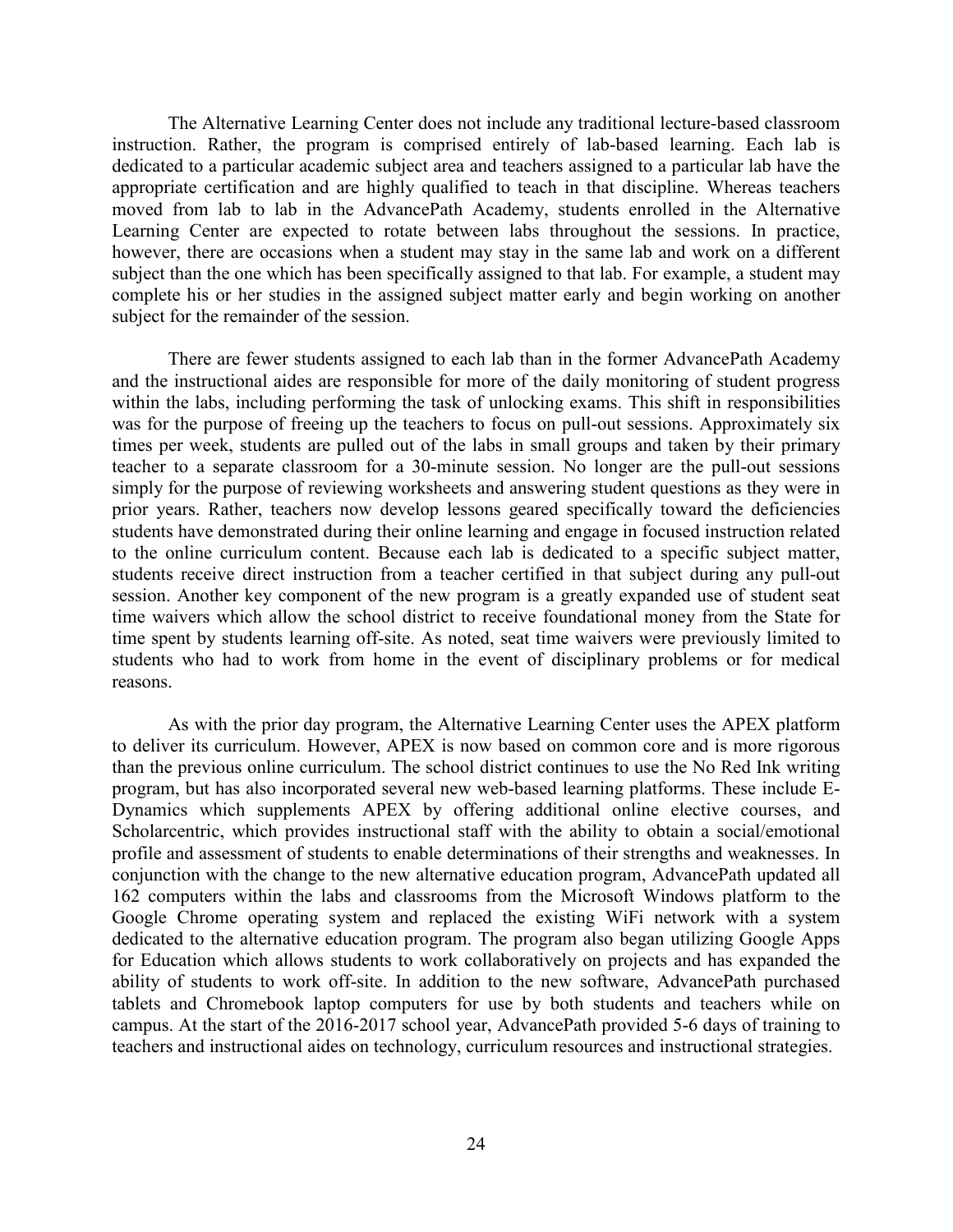As principal of the Alternative Learning Center, Kay monitors the progress of the program by reviewing test results and class completion data on a weekly or bi-weekly basis. He also evaluates student progress toward graduation and credit recovery. Kay testified that he performed the same type of evaluation process as principal of the AdvancePath Academy, but that his review of the former alternative education program was conducted "[o]n a more minimal basis." When asked whether any benchmarks exist to determine whether the new program is successful, Kay responded by stating, "As a pilot program, the benchmarks are kind of being – I'd really need to look at it at the need of this year to see where we would need to go forward in the next two years of the pilot program." Monroe, the district's assistant superintendent for teaching and learning, testified that at the conclusion of the three-year contract with AdvancePath, the school district will evaluate the success of the program and decide what steps to take next. According to Monroe, one option might be to make the Alternative Learning Center permanent.

#### Positions of the Parties:

## I. Summary of UEA's Position

The UEA argues that the school district violated its duty to bargain under Section 10(1)(e) of PERA by removing teachers and counselors from its bargaining unit and making them part of the bargaining unit represented by the UFT. The UEA contends that staffing of the daytime alternative education program was work which was exclusive to its bargaining unit and that the school district made no changes to the duties of the affected positions sufficient to have destroyed the community of interest between those positions and other teachers and counselor positions within its bargaining unit. The teachers working in the Alternative Learning Center are still certified teachers subject to the Michigan Teachers' Tenure Act who are primarily engaged in teaching underachieving students using online tools, just like the teachers in the UEA bargaining unit who worked in the former daytime program. The UEA asserts that teachers in the "new" program do student pull-outs, just as the UEA teachers did in the AdvancePath Academy. The new teachers continue to use APEX as the core curriculum and they continue to teach in a classroom or lab where students are sometimes working on subjects other than those for which the teacher is certified. Although the school district has deployed some new technology, the UEA contends that these changes are no more consequential than buying new calculators. According to the UEA, the district's actions constitute an unlawful attempt to "gerrymander" the established bargaining unit. The UEA asserts that the school district's decision to remove its members from the day program cannot constitute a prohibited subject of bargaining under Section 423.215(3), as those provisions of the Act do not override the Commission's exclusive authority to determine bargaining unit placement.

II. Summary of the School District's Position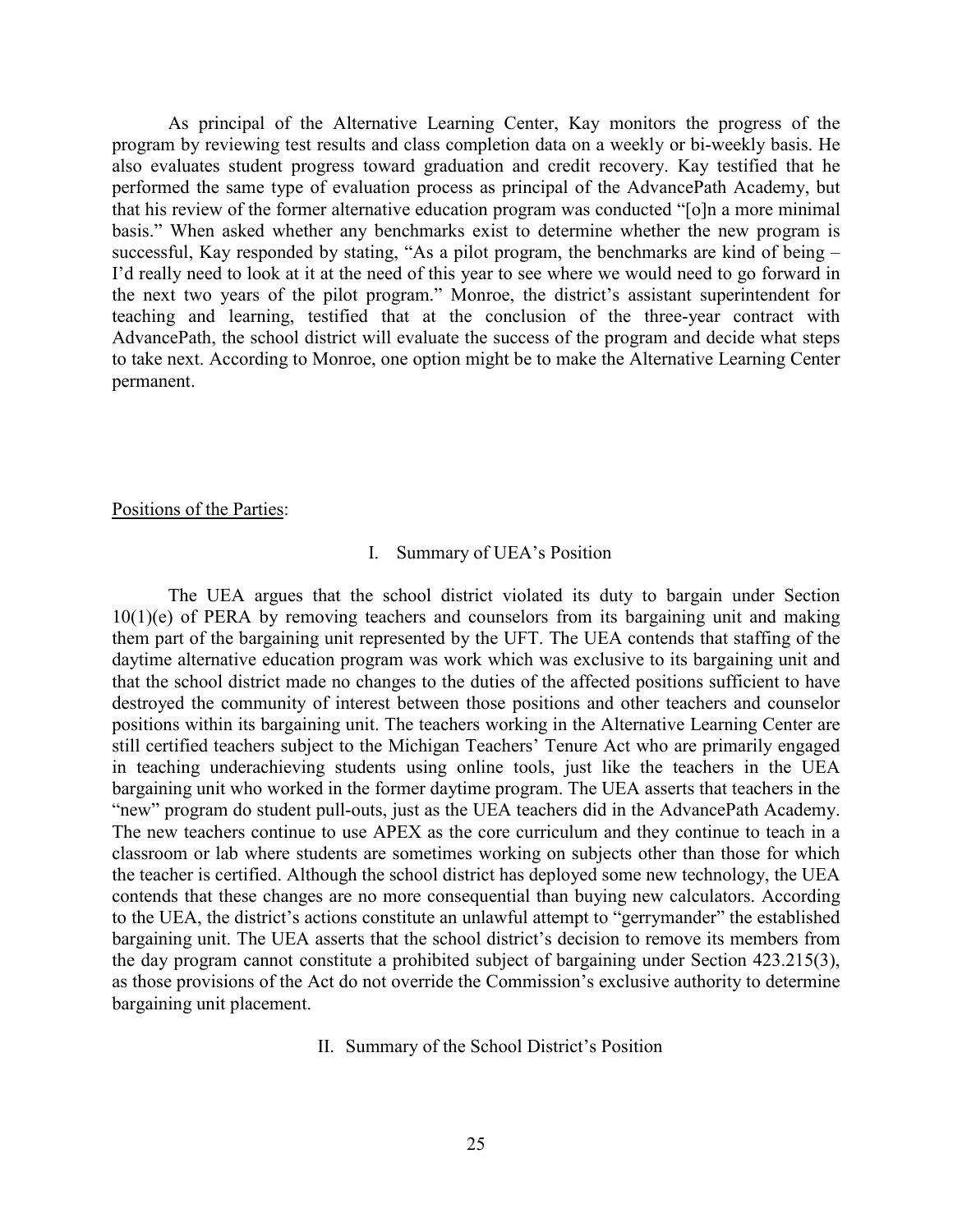The school district asserts that the UEA's charge should be dismissed because teaching the school district's alternative education students was not a task exclusively performed by members of the UEA bargaining unit. According to the district, the record establishes that for more than 25 years, members of both the UEA and UFT bargaining units have shared, and fairly equally so, the duties of teaching alternative education students enrolled at Utica Community Schools. Although UEA members were assigned to the day session and UFT members taught at night, the district contends that the teaching responsibilities were very similar, if not identical. According to the district, the UEA's attempt to define the work as being exclusive to its unit based solely on the hours it was performed is logically tortured. Utica Community Schools asserts that it was actually the UEA whose actions in connection with this matter constituted a violation of PERA. The school district argues that the UEA acted unlawfully by advancing to arbitration a grievance over staffing of the new alternative education program. According to the district, the decision to use UFT members to teach students in the Alternative Learning Center constituted a decision regarding "teacher placement, or the impact of that decision on individual employees or the bargaining unit" pursuant to Section  $423.215(3)(i)$  of the Act and a decision regarding the use of technology to deliver instruction under Section 423.215(h). Finally, Utica Community Schools asserts that notwithstanding the fact that its decision to staff the new program with UFT members was a prohibited subject of bargaining, the district fulfilled its statutory duty to bargain by engaging in negotiations with UEA representatives prior to announcing that it was entering into a contract with AdvancePath. Given the UEA's stated refusal to even consider issues such as seat time waivers, the district contends that the parties had exhausted their ability to reach any mutual agreement prior to the start of the 2015-2016 school year and that any additional negotiations at that time would have been futile.

#### Discussion and Conclusions of Law:

#### I. Case No. C15 J-131; Docket No. 15-056378-MERC

The UEA asserts that the school district violated PERA by removing work from its bargaining unit in 2015 when the district created the Alternative Learning Center and staffed that program entirely with members of the UFT unit. The school district contends that the charge should be dismissed because teaching alternative education in Utica Community Schools was never work performed exclusively by UEA members. Rather, the district contends that this responsibility has been shared by members of the UEA and UFT bargaining units since at least 1996 and, therefore, it was lawful for Utica Community Schools to have assigned all of the work to UEA members.

I issued an interim order in this matter on May 11, 2017, after the record had closed and the parties had been afforded a full opportunity to argue the merits of the substantive allegations set forth in the charges. In that order, I suggested that based on my initial review of the record, I was prepared to find that the actions of Utica Community Schools did not implicate the exclusivity rule, but I stressed that I had not made any final determination regarding the merits of the charges.

Rather, the primary purpose of the interim order was to afford the parties, as well as the UFT, an opportunity to set forth arguments and, if necessary, present additional evidence regarding the appropriate remedy if I were to find a violation of PERA by the school district. My opinion, at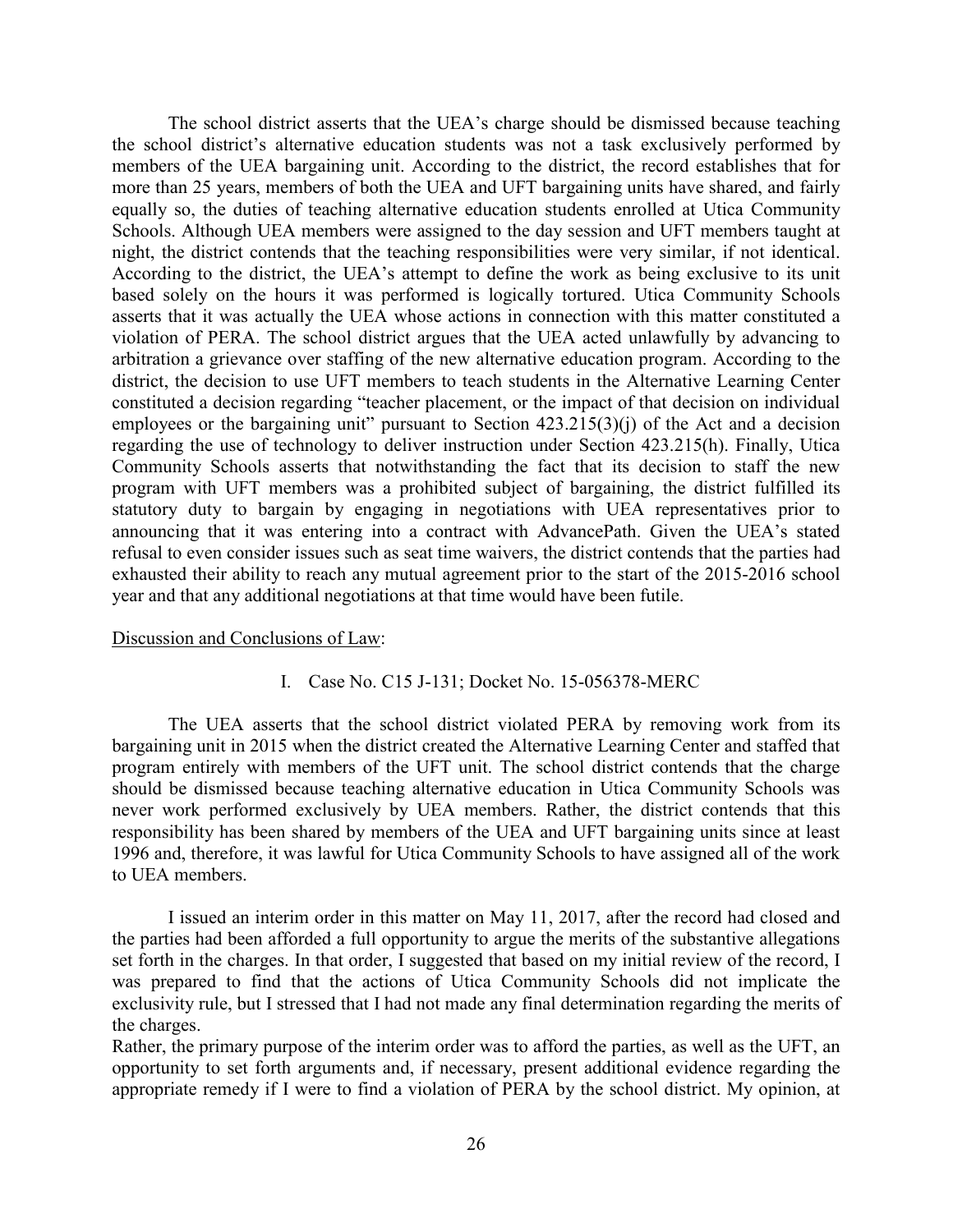that time, that the exclusivity rule was inapplicable to this dispute was based, in large part, on the theory of the case advanced by the UEA. The UEA asserted that the school district had not merely transferred work out of the unit, but that it instead had altered the bargaining unit placement of individual instructors who taught alternative education during the day without any corresponding alteration of their duties and responsibilities. For example, in his opening statement, counsel for the UEA asserted that "the District abruptly announced in early August 2015 that it was simply going to remove the UEA's representation of classroom teachers and counselors in the daytime alternative education program and instead make them UFT members and put them in the UFT bargaining agreement – bargaining unit." The UEA has continued to advance this claim throughout these proceedings, most recently in its supplemental post-hearing brief. In that brief, the UEA asserts that as a result of the school district's implementation of the Alternative Learning Center, "[e]very single UEA-represented daytime Alternative Education teacher and counselor who was forced by the Employer to be covered by the UFT-UCS collective bargaining agreement chose to transfer out of those positions." A close examination of the record, however, reveals that the UEA failed to prove that the school district transferred, or attempted to transfer, any UEA member into the UFT bargaining unit. Rather, the evidence indicates that this was simply a case in which duties and responsibility previously performed by UEA members were transferred to individuals in another bargaining unit.

In support of its contention that the school district unlawfully altered the bargaining unit placement of its members, the UEA relies upon Exhibit 10, which is a copy of the grievance filed by the Union on August 18, 2015. Notwithstanding the fact that the allegations contained within a grievance cannot, standing alone, be accepted as fact in an unfair labor practice proceeding, there is no language within that document which would establish that the school district made changes to the established bargaining unit configuration with respect to any UEA teacher. The Union also cites Exhibit 11 in support of its claim that the school district attempted to force UEA teachers to become members of the UFT bargaining unit. Exhibit 11 is a document entitled, "Recall of Professional Staff – August 2015." It consists of a spreadsheet containing a list of the names of various UEA staff members, along with information which includes their date of hire, the subject matter that they were assigned to teach during the 2014-2015 school year, and the building to which they were assigned. The document also lists a "Lottery Number" for each teacher and indicates if they were on layoff and whether their recall had been accepted or rejected by the district. Although Exhibit 11 was admitted into the record as a Union exhibit without objection by the school district, no witnesses were questioned regarding the document and the information contained therein is in no way explanatory on its face. Whether this exhibit is somehow relevant to the UEA's allegation that the district unlawfully altered the bargaining unit placement of its members is simply impossible to determine on this record. Similarly, the testimony cited by the UEA in its brief fails to establish that any member of the UEA bargaining unit was forced to become part of the UFT. In fact, the only testimony in the record which provides any insight into the effect of the change on individual teachers is that of Marc Kay, principal of the Alternative Learning Center. Kay stated that at the start of the 2015-2016 school year, the day program was staffed entirely by new teachers.<sup>[10](#page-26-0)</sup>

<span id="page-26-0"></span> $10$  The offer presented to the UEA by the school district also seems to call into question the Union's claim that its members were forced by the Employer to be covered by the UFT contract. That offer, which the district made on the same day that Strum informed the UEA that the AdvancePath contract would be placed back on the school board's agenda, suggests that it was the Employer's plan from the start to lay off all UEA-represented alternative education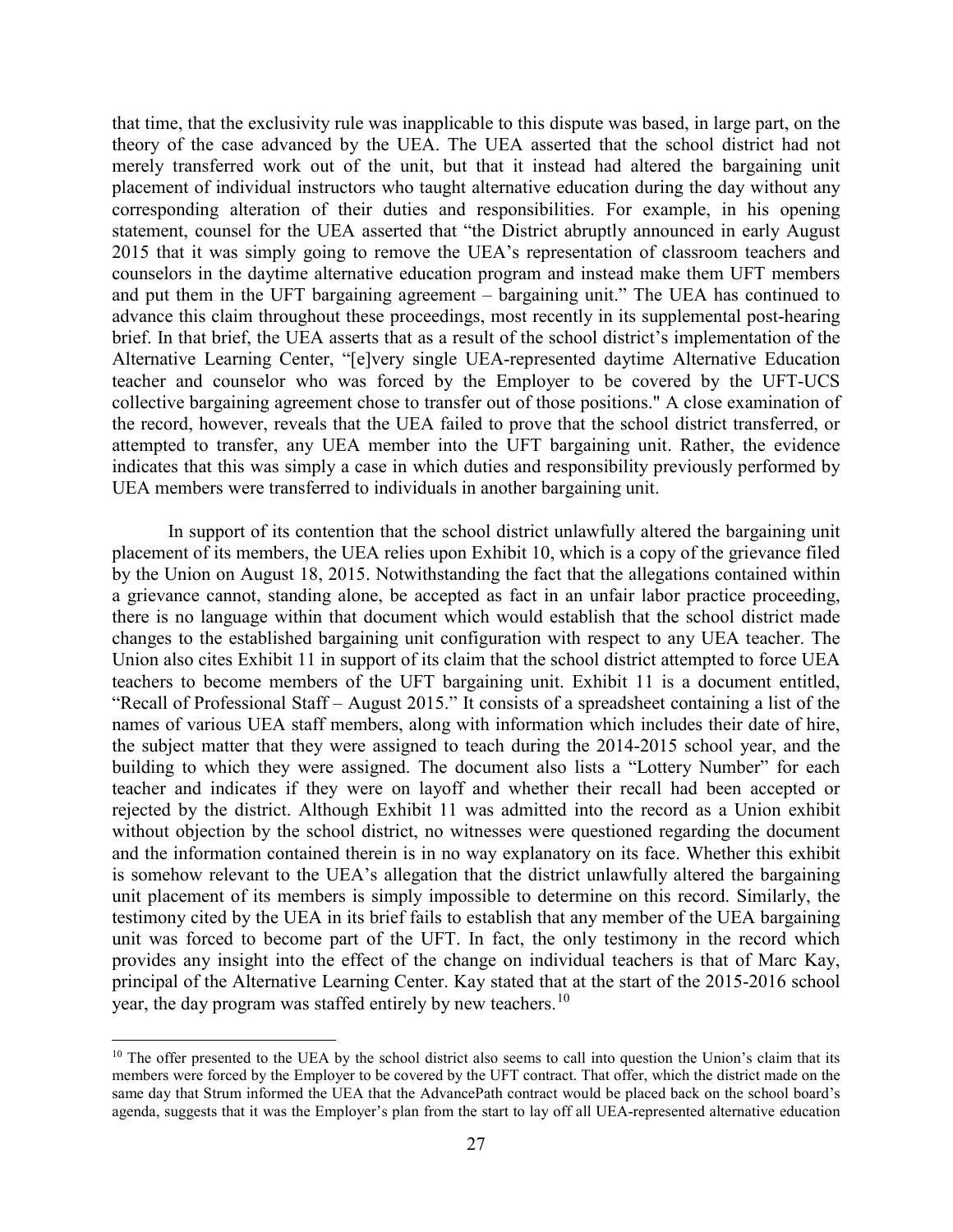The distinction between removing duties and responsibilities from a bargaining unit versus the transfer of individual employees or positions from one unit to another without a corresponding change in duties is significant. The latter implicates matters of unit placement which fall within the exclusive jurisdiction of the Commission. "[B]argaining unit placement is neither a mandatory subject of bargaining nor a matter of managerial prerogative but a matter reserved to the Commission by Section 13 of PERA. That is, an employer may not alter bargaining unit placement unilaterally or after bargaining to impasse, but must either obtain the union's agreement to changes in bargaining unit composition or obtain an order from this Commission . . . ." *Detroit Fire Fighters v City of Detroit*, 96 Mich App 543 (1980). See also *City of Grand Rapids*, 19 MERC Lab Op 69 (2006); *Northern Mich Univ*, 1989 MERC Lab Op 139. In contrast, an employer's decision to unilaterally transfer duties and responsibilities from one unit to another may constitute a violation of the duty to bargain, but only if it can be established that the work was exclusive to the members of the bargaining unit bringing the unfair labor practice charge. *City of Southfield*, 433 Mich 168, 185 (1989), aff'g 1985 MERC Lab Op 1025; *Mid-Michigan Comm College*, 29 MERC Lab Op 61 (2016) (no exceptions); *Kent County Sheriff*, 1996 MERC Lab Op 294. An employer has no duty to negotiate where job functions have historically been assigned interchangeably to both unit and non-unit employees because such work is not the "bargaining unit work" of the unit from which the work has been removed. This is true even where the transfer of work is for the purpose of reducing costs. The distinction between the transfer of positions versus the removal of work was recently the subject of discussion in *Mid-Michigan Comm College*, in which the Commission held that the exclusivity rule did not apply where the employer removed two counselor positions from the charging party's unit and, without changing their duties, transferred them to newly-titled positions in another unit.

The exclusivity rule has its origins in *Fenton Area Pub Sch*, 1976 MERC Lab Op 632 (no exceptions) and *Detroit Police Dep't v Detroit Police Lieutenants & Sergeants Ass'n*, 1980 MERC Lab Op 110. In *Fenton*, the employer unilaterally replaced instructional aides who were members of the charging party's bargaining unit with work-study or neighborhood youth corps students who were unrepresented for purposes of collective bargaining. The evidence established that the work, which included assisting teachers in certain specialized classes and supervising students during recess and at the lunch hour, had been performed by both aides and the unrepresented students. The ALJ recommended dismissal of the charge based, in part, on his conclusion that the work in question was not exclusive to the bargaining unit and that decision became the final order of the Commission when no exceptions were filed. Although the Commission seemingly abandoned the exclusivity rule in *Detroit Police Dep't v Detroit Police Lieutenants & Sergeants Ass'n*, the Court of Appeals remanded the case with instructions that MERC consider the exclusivity rule. The Commission's subsequent adoption of the exclusivity rule as a required element to establish a violation of the bargaining duty where an employer has transferred work from one bargaining unit to another group of employees was later affirmed by the Supreme Court in *Southfield Police Officers Ass'n v Southfield*, *supra*.

teachers, or reduce the total number of UEA-represented positions, rather than move UEA teachers to the UFT bargaining unit. The proposed agreement specifies that "none of [the UEA's] members will be assigned to this District's alternative education program and as a result, a reduction in membership will occur."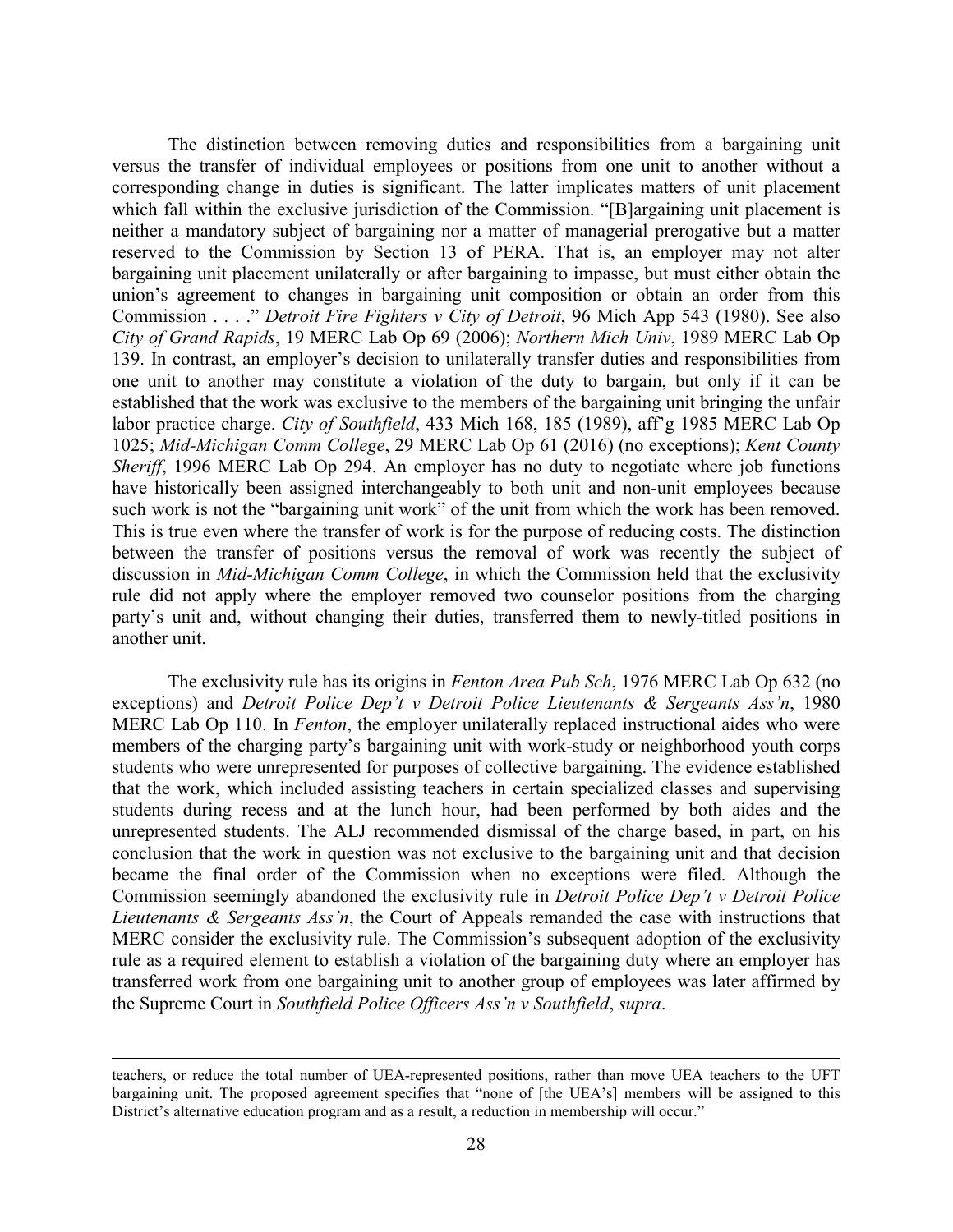The Commission has since applied the exclusivity rule in multiple cases involving the unilateral transfer of duties and responsibilities to non-unit employees. For example, in *City of Lansing (Police Dep't)*, 1989 MERC Lab Op 1055, the union which represented nonsupervisory sworn police officers filed a charge asserting that the employer violated PERA by unilaterally transferring work from its members to civilian employees. The record indicated that prior to the change, the officers in the charging party's bargaining unit had been responsible for various duties within the detention center, including booking and fingerprinting prisoners and searching male prisoners. The six nonsworn female matrons had been tasked with searching female prisoners and, on occasion, photographed and fingerprinted female prisoners. The employer replaced both the male officers and the matrons with a group of civilian detention employees of both genders. The union representing the sworn officers asserted that the exclusivity rule did not apply because the work performed by the officers and the matrons was distinguishable based upon the sex of the prisoners with whom they interacted. The Commission dismissed that argument, concluding that the work was the same for purposes of the exclusivity rule and, therefore, the employer had no duty to bargain over the transfer of those responsibilities to the civilian employees.

An employer's decision to transfer work was similarly found lawful based on the exclusivity rule in *West Bloomfield Twp*, 21 MERC Lab Op 62 (2008). In that case, the union represented a bargaining unit of nonsupervisory office employees of the Township, including the position of parking enforcement officer (PEO), a civilian position in the police department. The PEOs were responsible for patrolling the Township and issuing citations for vehicles which were in violation of the parking ordinance. Upon returning to the office, the PEOs filed the citations with the police department and the treasurer. The PEOs were also involved with collecting unpaid fines, including the issuance of civil infractions. After the Township decided to eliminate the PEOs and transfer their work outside the unit, the union filed a charge asserting that the employer's decision constituted a violation of Section 10(1)(e) of PERA. I recommended dismissal of the charge on the ground that the union had failed to establish that its members exclusively performed parking enforcement work:

Police officers performed duties relating to the enforcement of the Township's parking violations ordinance for many years preceding the filing of the instant charge. While the police officers spent less time on parking enforcement than did the PEOs, the work itself was essentially the same. Upon encountering a vehicle parked in violation of the ordinance, both the PEOs and the police officers would fill out a citation, leave a copy on the vehicle and perform the appropriate followup work. Although different forms were used depending on whether the citation was initially written by a police officer or a PEO, the underlying parking violations were identical. If a parking violation notice remained unpaid after a specified period of time, the PEO would fill out and issue a "civil infraction" using the same form utilized by police officers at the scene of the violation. The fact that the Township's share of the money collected from the tickets differed depending on which form was used is, in the opinion of the undersigned, of no significance to the question of whether the work itself was the same. A showing of exclusivity is essential to establish that an employer has a duty to bargain over the transfer of work outside the unit, and the Union carries the burden of proof as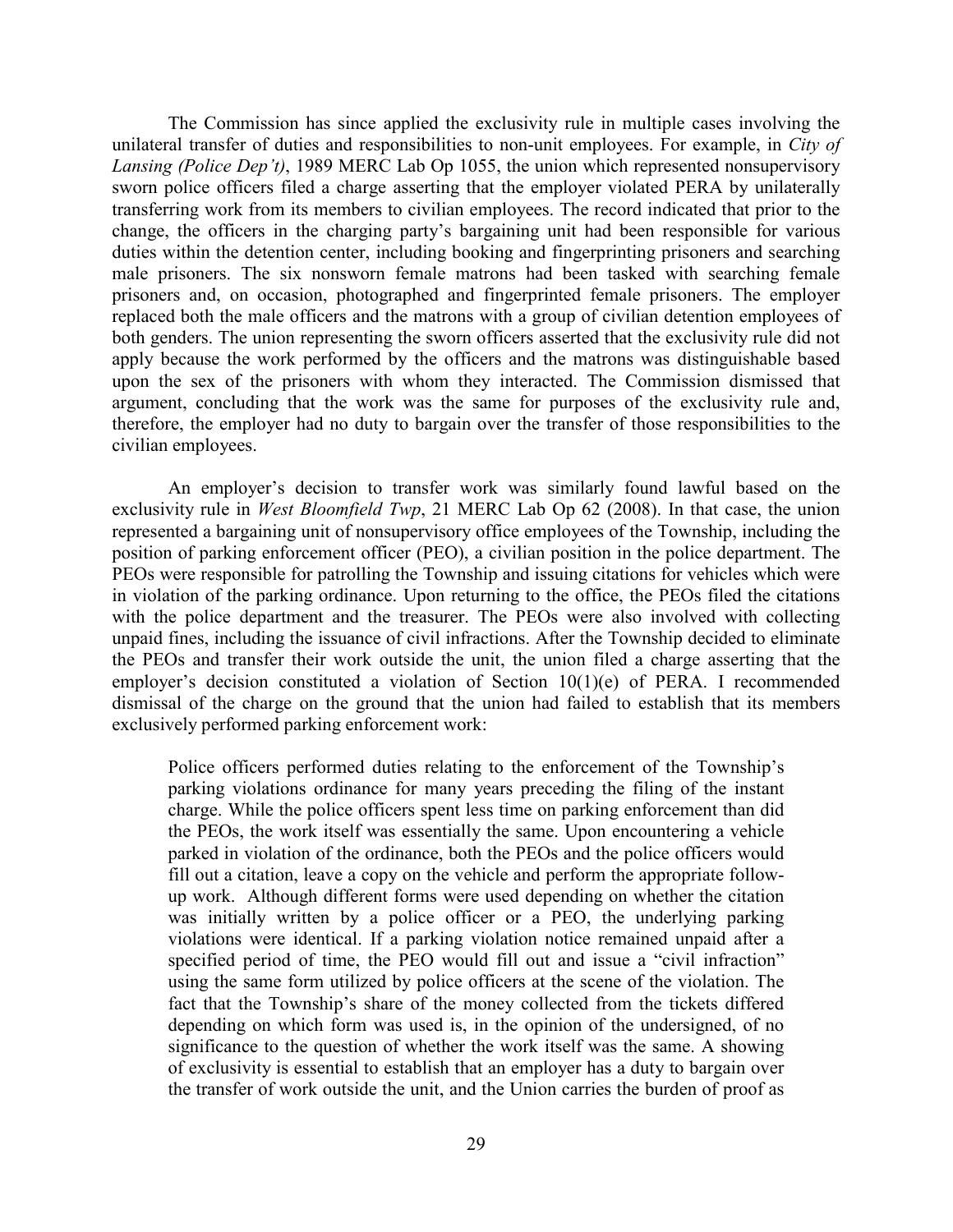to that issue. I find that it has not met that burden in the instant case. Accordingly, I conclude that the Township did not violate PERA by assigning to police officers the task of issuing parking violations notices. [Citation omitted.]

The Commission adopted my decision when no exceptions were filed. See also *City of Lansing (Police Dep't)*, 29 MERC Lab Op 58 (2016) (no exceptions) (removal of public information officer position from command unit and transfer of duties to an outside employee was not unlawful where the work had been performed by members of both the command and nonsupervisory units); *Kent County Sheriff*, *supra* (charge alleging unilateral transfer of work was dismissed where evidence established that at least some of the disputed work was performed by individuals outside the unit); *Saginaw Twp Comm Schools*, 1993 MERC Lab Op 738 (district had no duty to bargain over the assignment of telephone answering responsibilities to co-op students where such work had historically been performed by students, administrators and secretarial personnel).

It is the Charging Party which carries the burden of proof as to exclusivity. *Kent County Sheriff*, *supra* at 302. In the instant case, the evidence overwhelmingly establishes that the teaching of alternative education was a responsibility which was shared by UEA and UFT members for more than twenty years until the school district made the decision to assign those duties to only UFT members in August of 2015. All of the positions taught alternative education students who were in the program because of difficulties succeeding at the school district's traditional high schools. Although the demographics of the night program skewed a bit older, students in both programs were of high school age and did not exceed 19 years old. The primary purpose of both the day and night programs was to ensure that students attained a high school diploma. Students had the option of attending either the day or night program and they were allowed to transfer from one program to the other without restriction. The programs both followed the same school calendar and all alternative education students attended a combined graduation ceremony. Classes were taught in the same building and teachers in both programs were subject to the same certification requirements. In fact, the UEA concedes in its supplemental post-hearing brief that between about 1995, when the UFT was certified to represent its bargaining unit, and the 2010-2011 school year, daytime alternative education teachers "performed the same exact work." Although the day program ultimately became more focused on on-line learning, that change did not occur until 2010 and, despite the introduction of computer labs, UEA members continued to engage in traditional direct lecture activities through the 2014-2015 school year, with students using the same curriculum, books and study materials within the standalone classrooms.

The only truly distinguishing characteristic of the teaching duties previously assigned to UEA members was that the work was performed during the morning and early afternoon hours, whereas UFT teachers worked later in the day and into the early evening. The Commission has held that the determination of whether work is exclusive centers on the tasks or services being performed on an employer-wide basis, with consideration given to the particular qualifications required or the nature of the job itself. *Muskegon County Sheriff's Dep't*, 2000 MERC Lab Op 88. See also *City of Iron Mountain*, 19 MERC Lab Op 29 (2006) (no exceptions). As explained above, the primary responsibilities of the work performed by UEA and UFT members prior to the 2015-2016 school year and the basic requirements to perform those duties were virtually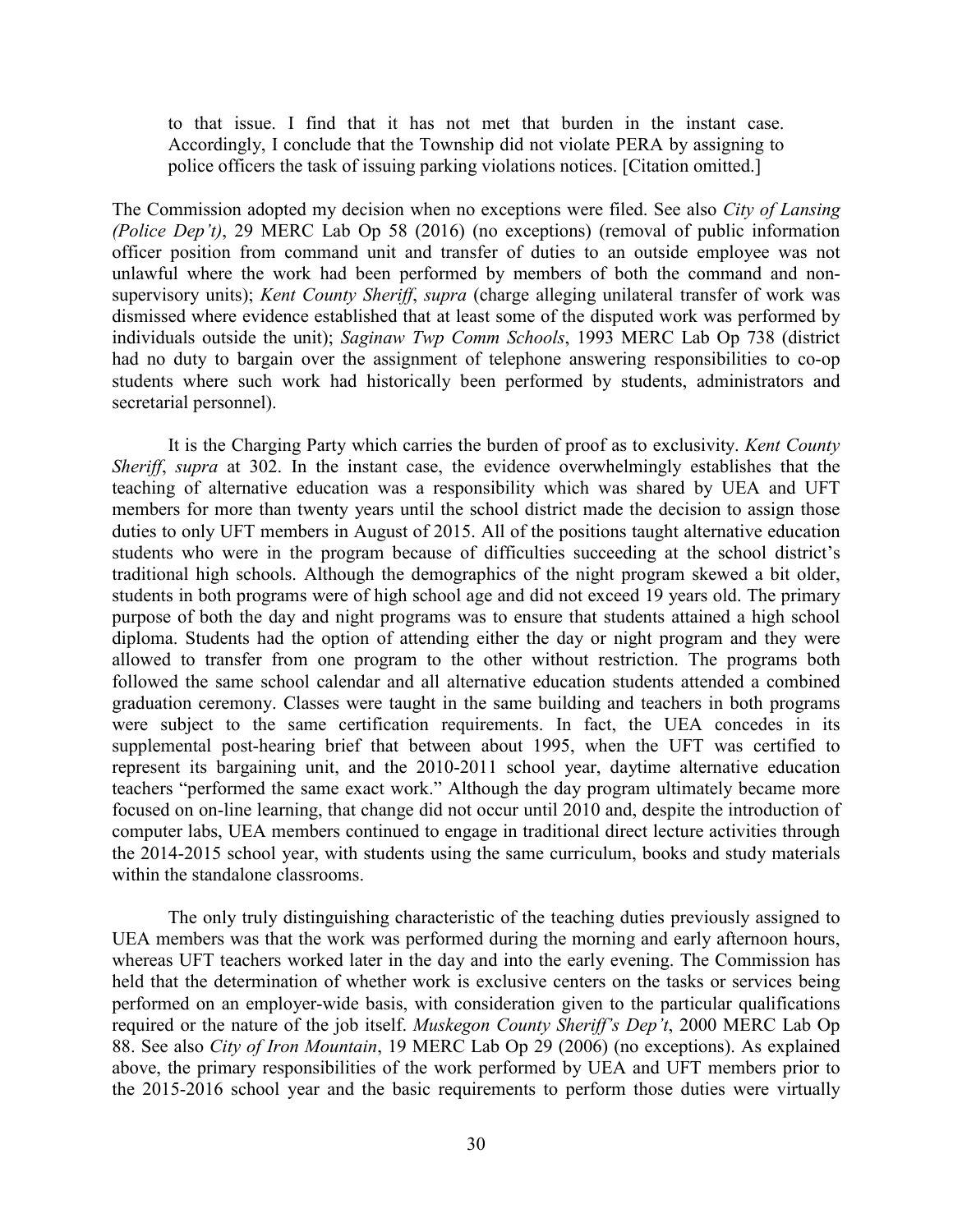identical. A thorough review of the record establishes that there is simply no basis upon which to conclude that the teaching of alternative education by UEA members was fundamentally different than the work assigned to UFT teachers simply because of when that work was performed. The time of day that the work is performed is no more distinguishable for purposes of application of the exclusivity rule than the gender of prisoners with whom both sworn police officers and matrons interacted in *City of Lansing (Police Dep't)*, *supra*. Based on a careful review of the record in this matter, I find that the UEA has failed to meet its burden of establishing that the teaching of alternative education constituted work performed exclusively by members its unit. Accordingly, I conclude that the school district did not violate Section 10(1)(e) of PERA by unilaterally deciding to assign teaching duties to members of the UFT bargaining unit to the exclusion of UEA members.

I also find no evidence in the record supporting the UEA's contention that the school district violated PERA by transferring counselors from its bargaining unit to the UFT unit. Although the UEA referenced the transfer of guidance counseling positions in the charge, the impact of the new program on UEA counselors appears to have been little more than an afterthought to both the Union and the school district during the course of these proceedings. In fact, the UEA did not reference the counselors a single time in its post-hearing brief, nor was the counselor position referenced in the stipulation of facts entered into by the parties after the evidentiary hearing concluded. The transcript and exhibits are similarly devoid of evidence regarding the impact of the change on the counselor position. There is no dispute that UEA counselors have historically worked within the day alternative education program. In fact, Kay testified that there was one UEA counselor assigned to the day program during the 2014-2015 school year, though only for the first semester. However, the record seems to suggest that alternative education counseling duties were, like the teaching responsibilities described above, not exclusive to members of the UEA bargaining unit. The Alternative Learning Options report admitted into evidence at hearing indicates that there was an "unaffiliated" advisor/counselor assigned to the Utica Learning Academy in 2014-2015 and that under Proposed Option 3, which the school district ultimately adopted, the advisor/counselor work would continue to be performed by unrepresented employees. Similarly, the UEA proposals entered into evidence in this matter reference the existence of a "non-affiliated" advisor/counselor position in the night program prior to 2015. The only testimony in the record with respect to the performance of counseling duties after the change is Kay's statement that there were two counselors assigned to the Alternative Learning Center. Kay did not specify whether those counselors were members of the UEA, the UFT or unrepresented for purposes of collective bargaining, nor did any other witness testify regarding the bargaining unit status of those individuals. For these reasons, I find that the UEA has not established that the school district violated PERA by unilaterally transferring work from its bargaining unit with respect to alternative education counselors.

#### II. Case No. CU15 L-045; Docket No. 15-064549-MERC

Public employers and labor organizations have an obligation under Section 15 of PERA to negotiate in good faith over mandatory subjects of bargaining, that is wages, hours and other terms and conditions of employment. MCL 423.215(1); *Detroit Police Officers Ass'n, supra*. Permissive subjects of bargaining are matters that the parties may bargain over which are not considered wages, hours or other conditions of employment. *Id.* at 54-55 n 6. Illegal or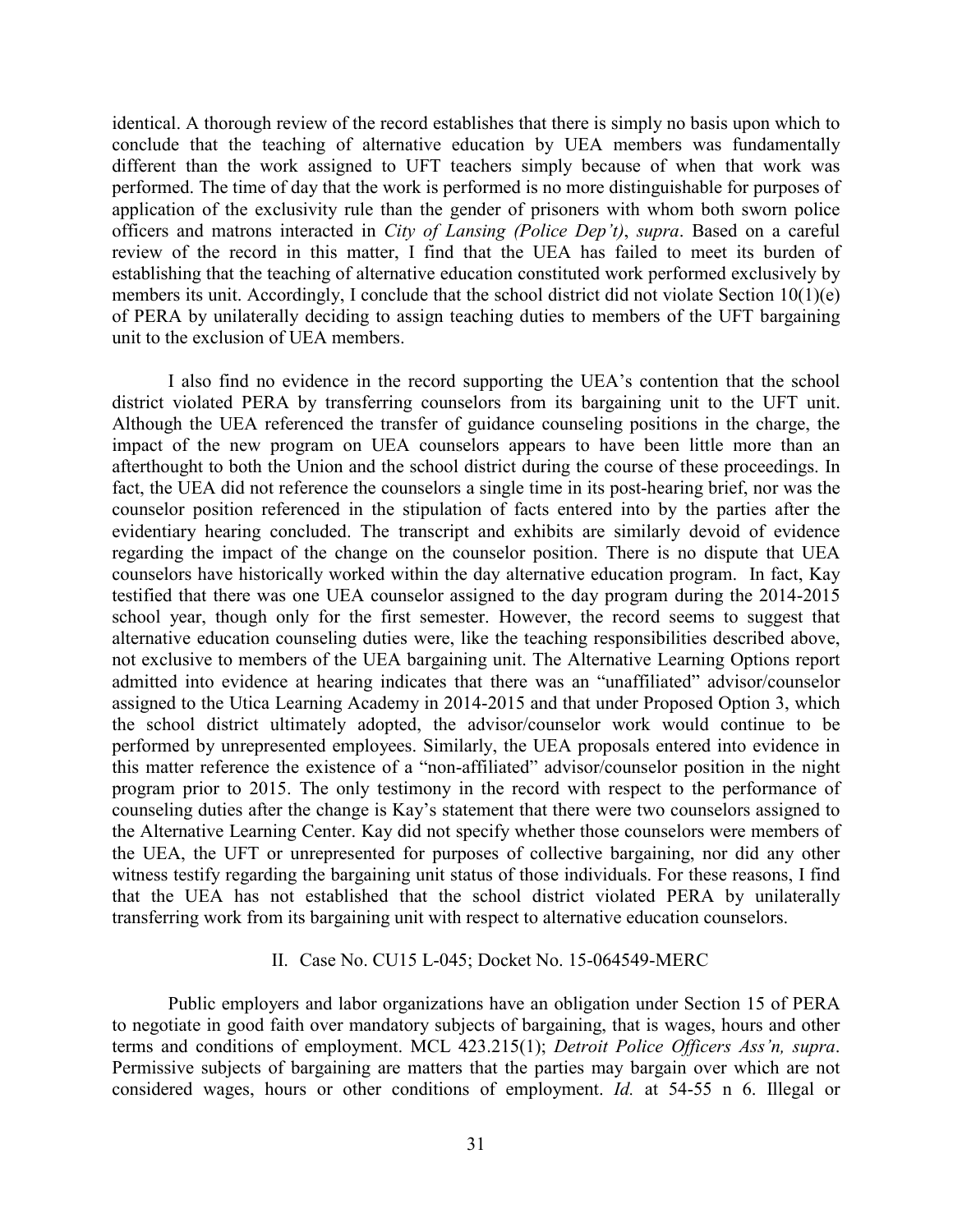prohibited subjects of bargaining are matters that are unlawful or prohibited under applicable statutes. *Id*.; *Calhoun Intermediate Sch Dist*, 314 Mich 41, 48 n 5 (2016), aff'd 314 Mich App 41 (2016). While a public employer and a labor organization may discuss an illegal or prohibited subject of bargaining, a party may not insist on such a subject as a condition of employment and any contract provision pertaining to an illegal or prohibited subject of bargaining is not enforceable. *Michigan State AFL-CIO v MERC*, 212 Mich App 472 (1995). See also *Pontiac Sch Dist*, 27 MERC Lab Op 2014), aff'd unpub'd opinion per curiam of the Court of Appeals, issued September 15, 2015 (Docket No. 322184). A public school employer may put an end to discussions about a prohibited subject at any time by either taking unilateral action on the matter or by demanding the immediate cessation of those discussions. See *Kalamazoo County*, 22 MPER 94 (2009). If a union insists on negotiating over a prohibited subject when the employer has repeatedly refused to do so, the union's actions will constitute a breach of the duty to bargain in good faith. *Ionia County Intermediate Ed Ass'n*, 30 MERC Lab Op 18 (2016), aff'd unpub'd opinion per curiam of the Court of Appeals, issued February 22, 2018 (Docket No. 334573); *Calhoun Intermediate Ed Assn, MEA/NEA*.

The mere processing of a grievance which concerns, in whole or in part, a prohibited subject of bargaining is akin to a discussion of the public school employer's decision on such a subject and, therefore, does not ordinarily constitute a violation of Section 10(1)(e) of PERA. *Ionia County Intermediate Ed Ass'n*, *supra* at 110. See also *Saginaw Twp*, 18 MPER 30 (2005); *Wayne County Cmty Coll*, 16 MPER 19 (2003). If a union attempts to arbitrate that grievance, however, it runs afoul of the prohibition on demanding to bargain over a prohibited subject. As the Commission recently explained in *Ionia County Intermediate Ed Ass'n*, advancing a grievance to binding arbitration "goes beyond the discussion stage, it is more like insistence upon bargaining a prohibited subject when the other party has refused to do so." Thus, a union's demand to arbitrate a grievance over a prohibited subject of bargaining constitutes an unlawful attempt to compel a public employer to abide by contract provisions which are unenforceable as a matter of law. *Id*. See also *Pontiac Sch Dist*, 28 MERC Lab Op 34 (2014) (because the transfer of a speech pathologist was a prohibited subject of bargaining under Section 15(3)(j), the union violated its duty to bargain by attempting to arbitrate a grievance disputing that decision); *Grand Rapids Educational Supp Personnel Ass'n*, 23 MPER 5 (2009) (union acted unlawfully by demanding the arbitration of a grievance concerning subcontracting of transportation services, a matter made a prohibited subject of bargaining by Sections 15(3)(f) and (4)).

As noted, the grievance filed by the UEA on August 18, 2015, asserts a number of contract violations by the school district and seeks, as a remedy for those violations, the recall of all teachers who were laid off as a result thereof. Section 15(3)(j) of PERA prohibits collective bargaining over "[a]ny decision made by the public school employer regarding teacher placement, or the impact of that decision on an individual employee or the bargaining unit." In the interim order which I issued on May 11, 2017, I opined that Section 15(j)(3) did not appear to be applicable to the school district's decision to create the new alternative education program because that section was not intended to allow a public employer to unilaterally move classifications from one bargaining unit to another. That preliminary conclusion was based primarily on the UEA's contention that the school district forced the teachers and counselors within its bargaining unit to become UFT members. I posited that such an interpretation of Section 15(3)(j) would infringe on the Commission's exclusive jurisdiction to determine unit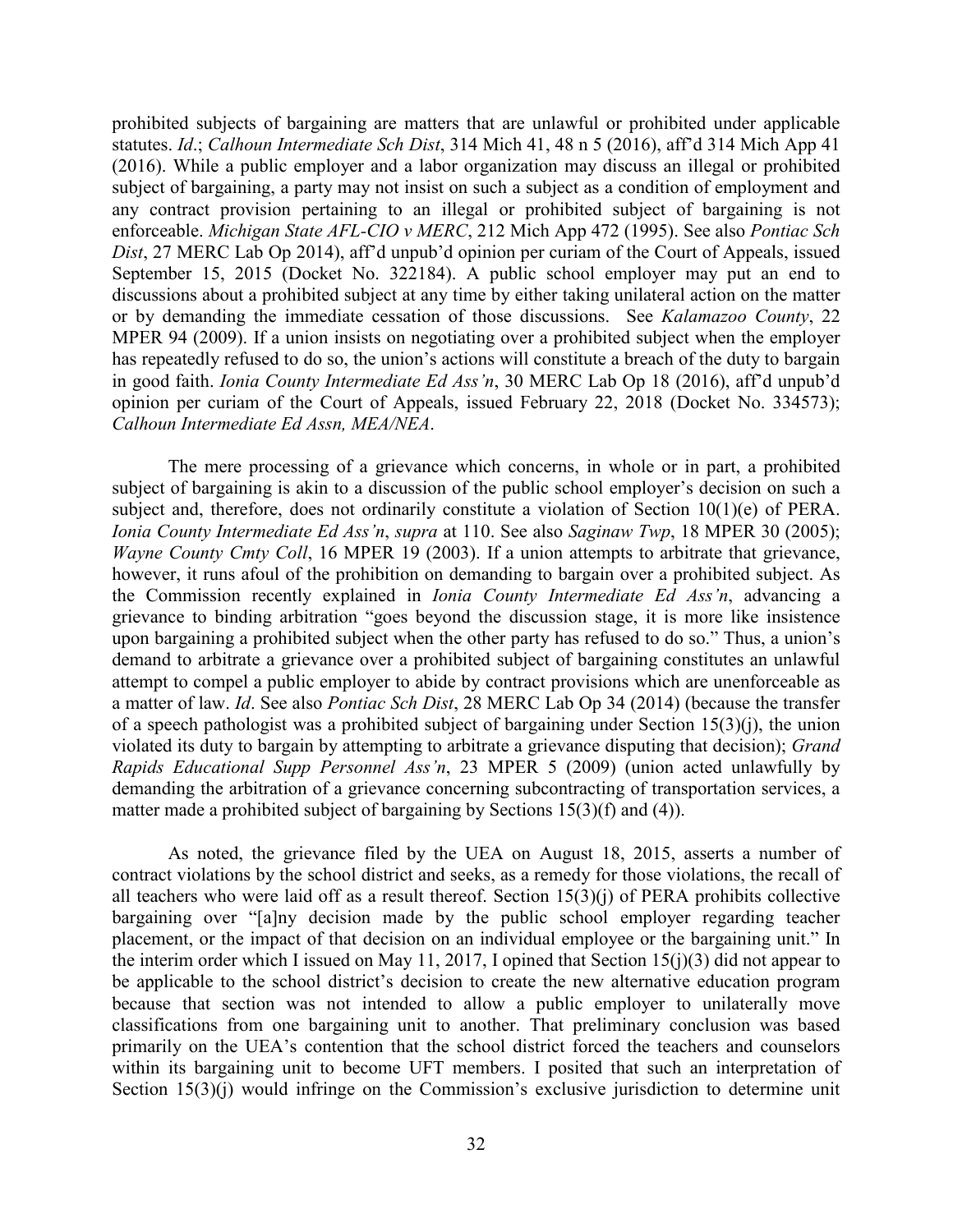placement and would conflict with the statutory right of employees to freely select or reject their bargaining representative. As noted above, however, the record does not actually support a finding that the school district transferred, or attempted to transfer, any UEA member or classification into the UFT bargaining unit. Accordingly, the applicability of Section 15(3)(j) is an issue which must be reexamined. $11$ 

The Commission and the Courts have had several occasions to consider the meaning and scope of Section 15(3)(j) of the Act. In *Ionia Pub Sch*, 27 MPER 55 (2014), the Commission held that the public school employer did not violate Sections 10(1)(a) or (e) of PERA when it refused to hold teacher assignment or "bid-bump" meetings with the union as required by the collective bargaining agreement or by refusing to post vacant teaching positions. The Commission concluded that those matters pertained to teacher placement and, therefore, constituted prohibited subjects of bargaining. In affirming the Commission's decision, the Court of Appeals held that the broad language of Section 15(3)(j) affords public school employers with considerable discretion:

[W]e conclude that the Legislature intended to prohibit an employer from bargaining over any decision, including policies or procedures such as the bidbump procedure, with regard to teacher placement. The plain language of the statute gives broad discretion to public school employers to make "[a]ny decision," i.e., every decision or all decisions, "unmeasured or unlimited in amount, number or extent," regarding or concerning teacher placement. The statute contains no limitations on the employer. Also, the statute refers to decisions, which include the act or process of deciding. By stating that there was no duty to bargain over "[a]ny decision" regarding teacher placement and providing no limitation or explanation thereafter, the Legislature demonstrated its intent to afford public school employers broad discretion over any type of teacher placement decision or the impact of that decision on individual teachers or the bargaining unit as a whole. Cf. *People v. Cunningham*, 496 Mich 145, 155; 852 NW2d 118 (2014) (reasoning that where the Legislature provided courts with the authority to impose "any cost" in MCL 769.1 $k(1)(b)(ii)$  and thereafter specified with particularity the costs that could be imposed, such language "suggests" strongly that the Legislature did not intend MCL  $769.1k(1)(b)(ii)$  to provide courts with the independent authority to impose 'any cost' "). In other words, the

<span id="page-32-0"></span><sup>&</sup>lt;sup>11</sup> The school district did not rely upon Section 15(3)(j) in its charge. Rather, the district asserted that the creation of the new program constituted an experimental and/or pilot program within the meaning of Section 15(3)(h). However, in its June 16, 2015, letters to the UEA and UFT, the district cited several sections of PERA, including Section 15(3)(j) in support of its claim that the matter was a prohibited subject of bargaining. For that reason, and more importantly because staffing of the alternative education program appeared to implicate matters of "teacher placement", I instructed the parties to brief whether Section 15(3)(j) was applicable. I specifically indicated that if, after reviewing the issue, either party determined that the submission of additional evidence was necessary, I would, upon request, reopen the record. Both the UEA and the school district did in fact address the applicability of Section 15(3)(j) in their post-hearing briefs; notably, neither party moved to present additional evidence on the issue. Because the applicability of Section  $15(3)(i)$  is reasonably related to, and in fact intertwined with, the allegations in the charge, and given that the issue was fully litigated, I find that it is appropriate to decide the alleged violation of that section of the Act. *Dolores Sharp, d/b/a Oleson House*, 1973 MERC Lab Op 846 (no exceptions); *Gibraltar Sch Dist*, 1993 MERC Lab Op 510. See also *Desert Aggregates*, 340 NLRB 289, 292-293 (2003); *Teresa Coal Co*, 259 NLRB No. 47 (1981); *Vic Tanny Int'l*, 232 NLRB No. 57 (1977).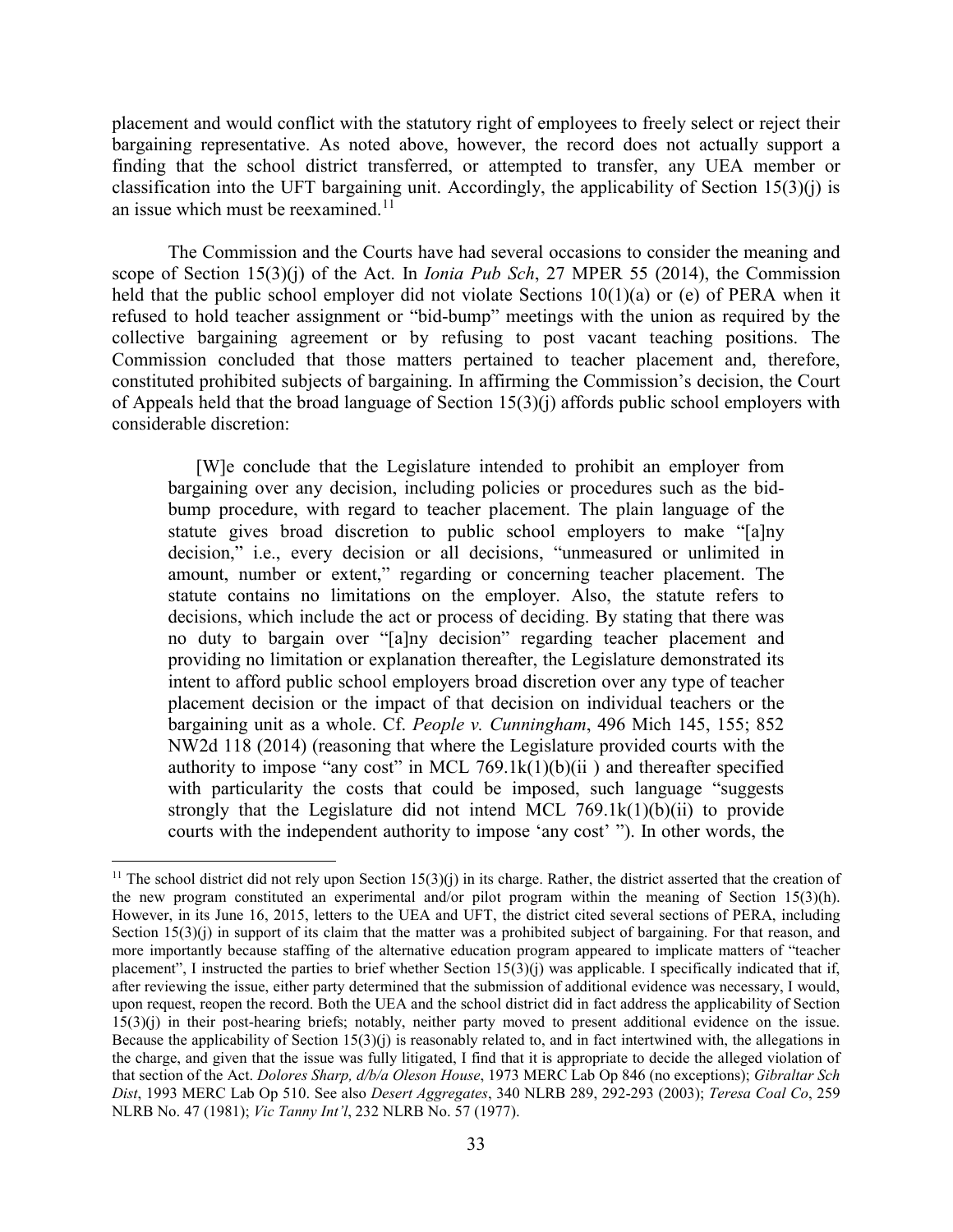Legislature intended to remove from the ambit of bargaining *any decision* concerning the assignment or placement of teachers, and that any decisionmaking about teacher placement or assignments is to be within the sole discretion of the employer. The broad language used in the statute necessarily includes any decision-making process as well; consequently, policies and procedures used to make teacher-placement decisions such as those at issue in the instant case undoubtedly fall within the broad reach of "any decision" regarding teacher placement. Therefore, the plain language of  $\S$  15(3)(j) precludes bargaining over the bid-bump procedure, or any other procedure used in teacher placement.

#### *Ionia Ed Ass'n v Ionia Public Schools*, 311 Mich App 479, 486-487 (emphasis in original).

The grievance filed by the UEA in the instant case asserted that the removal of bargaining unit positions from the alternative education program violated the recognition clause of the collective bargaining agreement, the general working conditions provision of the agreement and contractual language requiring the school district to bring major revisions of curriculum and new programs to the CLC for review. While some or all of these alleged contractual violations may have been proper matters for consideration by an arbitrator, I find that the UEA clearly ran afoul of Section 15(3)(j) of the Act by demanding, as a remedy, that the school district "[r]ecall teachers that were laid off as a result of the contract violation." By making such a demand, the UEA is effectively seeking to have the arbitrator make decisions with respect to teacher placement which the Legislature has determined are within the sole discretion of the public school employer. For this reason, I conclude that the UEA violated PERA by attempting to process its grievance to arbitration. Given this conclusion, it is not necessary that I also address the school district's contention that bargaining over the creation of the Alternative Learning Center was prohibited under Section 15(3)(h) of the Act.

I have carefully considered the remaining arguments set forth by the parties in this matter and conclude that they do not warrant a change in the result. In summary, I find that the UEA failed to establish that the school district violated PERA by unilaterally transferring exclusive work from its unit with respect to alternative education teachers and counselors. I further conclude that the UEA violated Section 15(3)(j) of PERA by demanding that the school district arbitrate its grievance challenging the staffing of the Alternative Learning Center exclusively by members of the UFT bargaining unit. Accordingly, I recommend that the Commission issue the following order:

#### RECOMMENDED ORDER

The unfair labor practice charge filed by the Utica Education Association against the Utica Community Schools in Case No. C15 J-131; Docket No. 15-056378-MERC is hereby dismissed in its entirety.

With respect to Case No. CU15 L-045; Docket No. 15-064549-MERC, the Utica Education Association is hereby ordered to: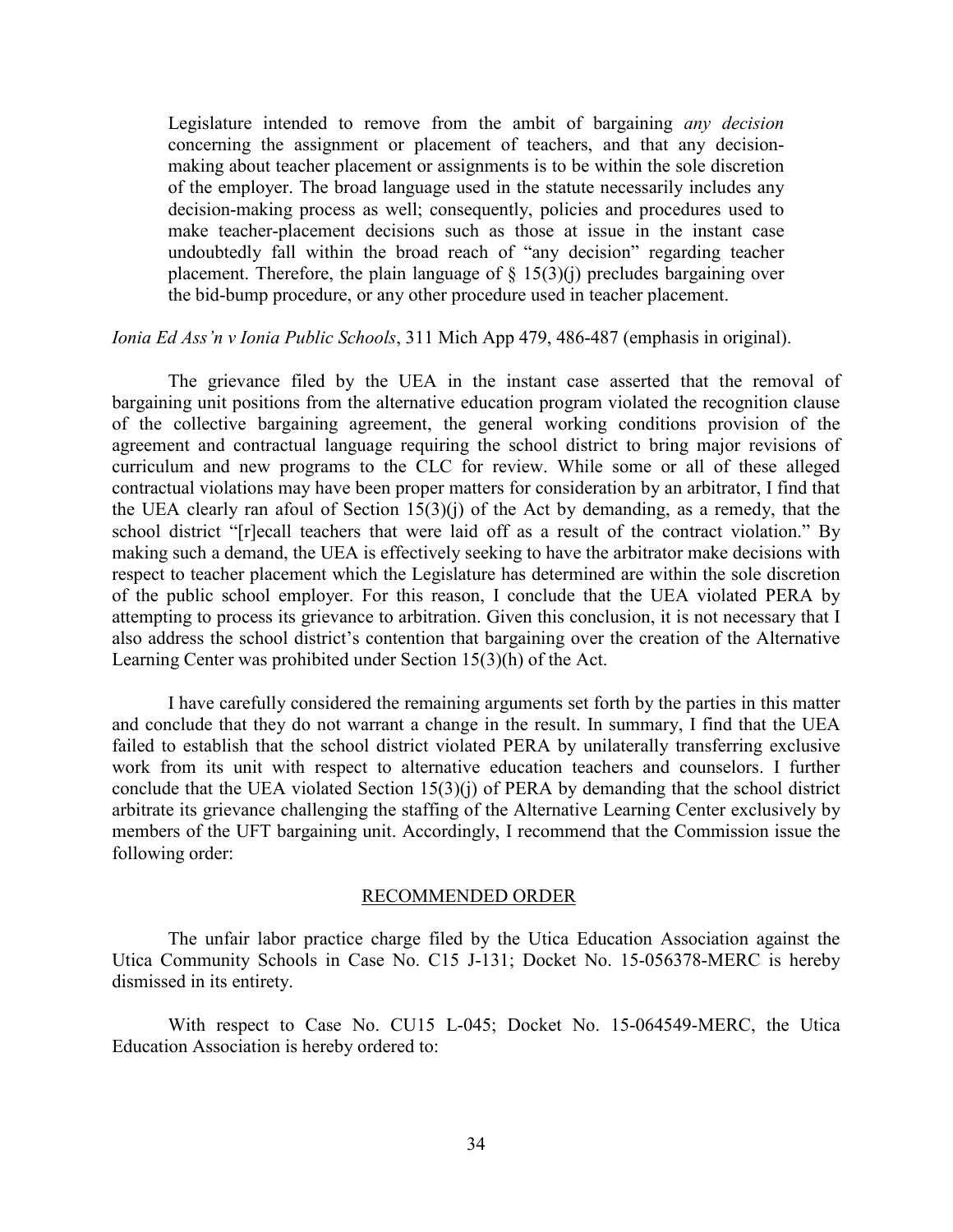- 1. Cease and desist from demanding to arbitrate or insisting on pursuing over the objection of the Utica Community Schools, grievances concerning prohibited subjects of bargaining under Section 15(3)(j) of PERA.
- 2. Advise the arbitrator that the Utica Education Association is withdrawing the grievance it filed on August 18, 2015, regarding the Alternative Learning Center.
- 3. Refrain from taking action to enforce any arbitration award which may have been issued pursuant to that grievance.
- 4. Post the attached notice to members of its bargaining unit at places on the premises of the Utica Community Schools where notices to unit members are normally posted for a period of thirty (30) consecutive days.

# MICHIGAN EMPLOYMENT RELATIONS COMMISSION

David M. Peltz Administrative Law Judge Michigan Administrative Hearing System

Dated: April 12, 2018